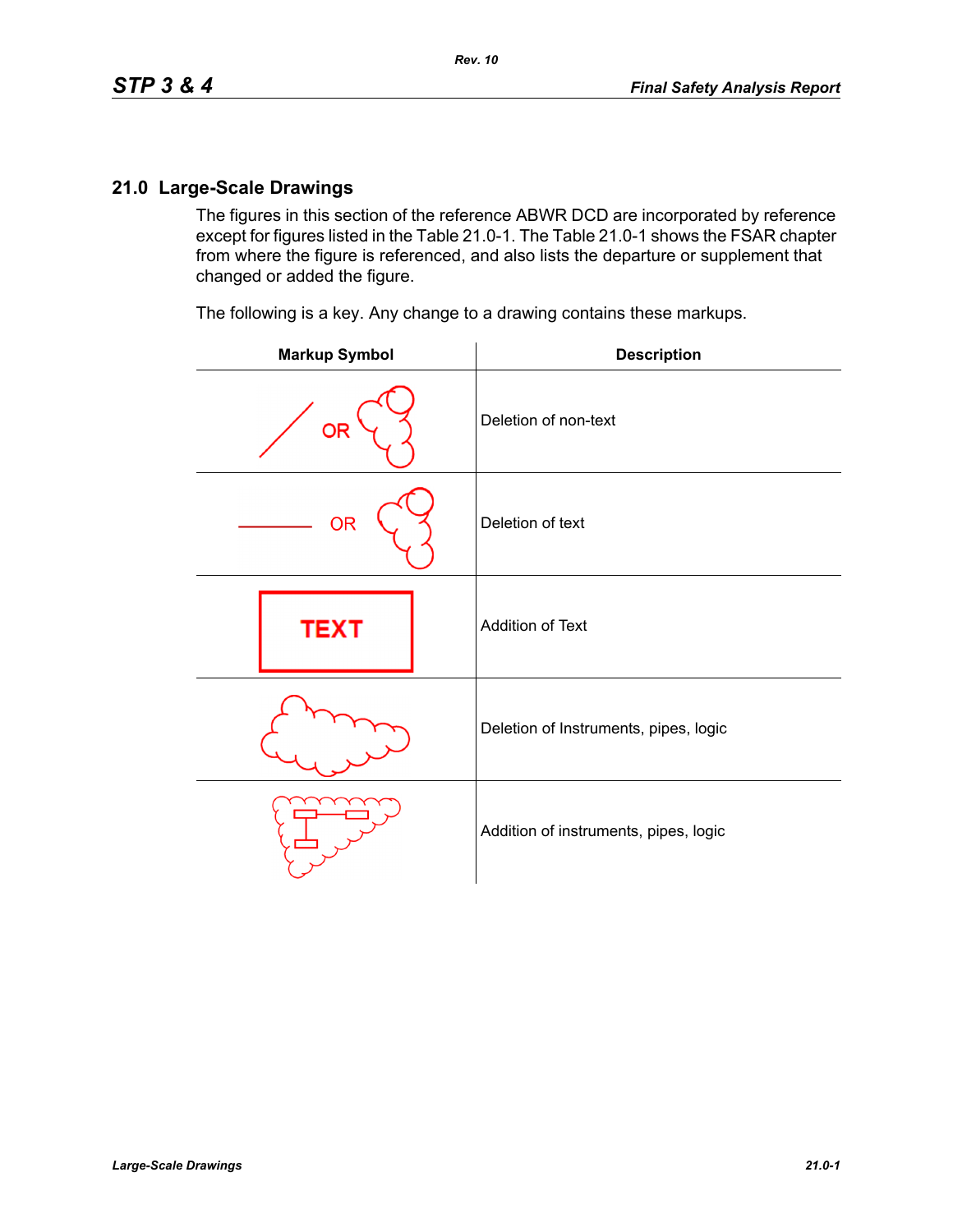| Chapter      | <b>Figure</b>  | Sheet No. | <b>Title</b>                                                | Departure No.                         |
|--------------|----------------|-----------|-------------------------------------------------------------|---------------------------------------|
| 1            | $1.2 - 2$      |           | Reactor Building, Arrangement Elevation, Section A-A        | STD DEP T1 2.14-1                     |
| $\mathbf{1}$ | $1.2 - 8a$ , b |           | Reactor Building, Arrangement Plan at Elevation 12300 mm    | STD DEP T1 2.14-1                     |
| $\mathbf{1}$ | $1.2 - 23a$    |           | Radwaste Building at Elevation - 1700 mm                    | <b>STD DEP 3.8-1</b>                  |
| $\mathbf{1}$ | $1.2 - 23b$    |           | Radwaste Building at Elevation 5300 mm                      | STD DEP 3.8-1                         |
| $\mathbf{1}$ | $1.2 - 23c$    |           | Radwaste Building at Elevation 12300 mm                     | STD DEP 3.8-1                         |
| $\mathbf{1}$ | $1.2 - 23d$    |           | Radwaste Building at Elevation 18300 mm                     | STD DEP 3.8-1                         |
| $\mathbf{1}$ | $1.2 - 23e$    |           | Radwaste Building, Section A-A & B-B                        | STD DEP 3.8-1                         |
| $\mathbf{1}$ | $1.2 - 24$     |           | Turbine Building, General Arrangement at Elevation 2300 mm  | STP DEP 1.2-2                         |
| $\mathbf{1}$ | $1.2 - 25$     |           | Turbine Building, General Arrangement at Elevation 6300 mm  | STP DEP 1.2-2                         |
| $\mathbf{1}$ | $1.2 - 26$     |           | Turbine Building, General Arrangement at Elevation 12300 mm | <b>STP DEP 1.2-2</b>                  |
| $\mathbf{1}$ | $1.2 - 27$     |           | Turbine Building, General Arrangement at Elevation 19700 mm | <b>STP DEP 1.2-2</b>                  |
| $\mathbf{1}$ | $1.2 - 28$     |           | Turbine Building, General Arrangement at Elevation 24400 mm | STP DEP 1.2-2                         |
| $\mathbf{1}$ | $1.2 - 29$     |           | Turbine Building, General Arrangement at Elevation 27800 mm | <b>STP DEP 1.2-2</b>                  |
| $\mathbf{1}$ | $1.2 - 30$     |           | Turbine Building, General Arrangement at Elevation 38300 mm | STP DEP 1.2-2                         |
| $\mathbf{1}$ | $1.2 - 31$     |           | Turbine Building, General Arrangement at Elevation 47200 mm | STP DEP 1.2-2                         |
| $\mathbf{1}$ | $1.2 - 32$     |           | Turbine Building, General Arrangement at Section A-A        | STP DEP 1.2-2                         |
| $\mathbf{1}$ | $1.2 - 33$     |           | Turbine Building, General Arrangement at Section B-B        | <b>STP DEP 1.2-2</b>                  |
| $\mathbf{1}$ | $1.2 - 34$     |           | <b>UHS Tower Plans</b>                                      | Supplement                            |
| $\mathbf{1}$ | $1.2 - 35$     |           | <b>UHS Tower Sections</b>                                   | Supplement                            |
| $\mathbf{1}$ | $1.2 - 36$     |           | RSW Pumphouse & Tunnel Plans & Sections                     | Supplement                            |
| $\mathbf{1}$ | $1.2 - 37$     |           | Plot Plan                                                   | Supplement                            |
| 5            | $5.1 - 3$      |           | 2 Nuclear Boiler System P&ID                                | STD DEP 7.3-11<br>STD DEP 5.4-5       |
| 5            | $5.1 - 3$      |           | 3 Nuclear Boiler System P&ID                                | STD DEP 7.3-11                        |
| 5            | $5.1 - 3$      |           | 4 Nuclear Boiler System P&ID                                | STD DEP 7.3-11<br>STD DEP 5.4-1       |
| 5            | $5.1 - 3$      |           | 10 Nuclear Boiler System P&ID                               | STD DEP 5.4-5                         |
| 5            | $5.2 - 8$      | 11        | Leak Detection and Isolation System IED                     | STD DEP T1 2.14-1<br>STD DEP T1 3.4-1 |
| 5            | $5.2 - 8$      |           | 3 Leak Detection and Isolation System IED                   | STD DEP T1 2.3-1                      |
| 5            | $5.2 - 8$      |           | 8 Leak Detection and Isolation System IED                   | STD DEP 7.3-11                        |
| 5            | $5.2 - 8$      |           | 10 Leak Detection and Isolation System IED                  | <b>STD DEP 5.4-1</b>                  |
| 5            | $5.4 - 4$      | $1 \mid$  | Reactor Recirculation System P&ID                           | <b>STD DEP 5.4-4</b>                  |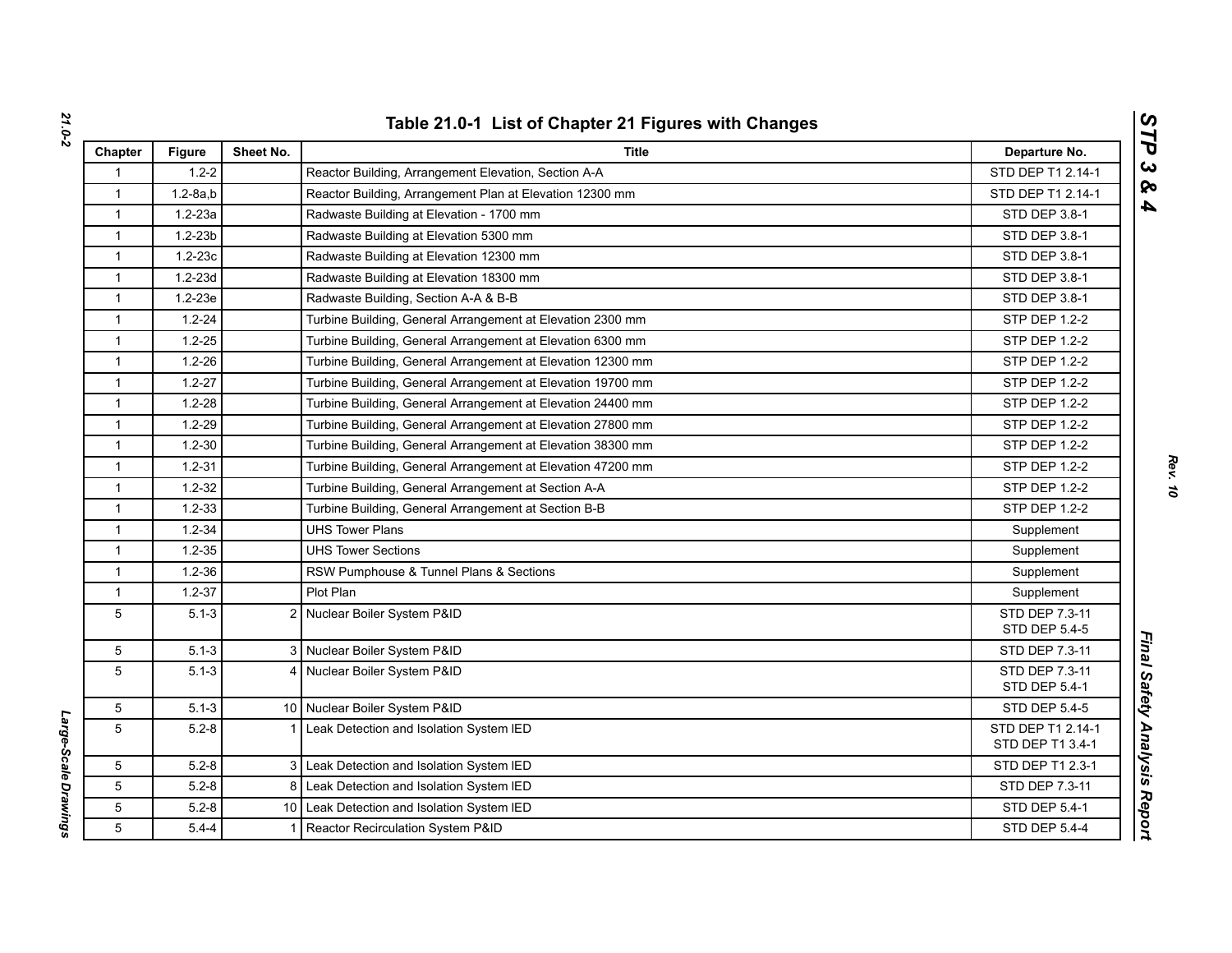| Chapter         | <b>Figure</b> | Sheet No.      | <b>Title</b>                                             | Departure No.                                                 |
|-----------------|---------------|----------------|----------------------------------------------------------|---------------------------------------------------------------|
| 5               | $5.4 - 8$     | 1 <sup>1</sup> | Reactor Core Isolation Cooling System P&ID               | STD DEP T1 2.4-3                                              |
| 5               | $5.4 - 8$     |                | 2 Reactor Core Isolation Cooling System P&ID             | STD DEP T1 2.4-3                                              |
| 5               | $5.4 - 8$     |                | 3 Reactor Core Isolation Cooling System P&ID             | STD DEP T1 2.4-3                                              |
| $5\phantom{.0}$ | $5.4 - 9$     |                | Reactor Core Isolation Cooling System PFD                | STD DEP T1 2.4-3                                              |
| 5               | $5.4 - 9$     |                | 2 Reactor Core Isolation Cooling System PFD              | STD DEP T1 2.4-3<br>STD DEP 6C-1                              |
| 5               | $5.4 - 10$    |                | Residual Heat Removal System P&ID                        | STD DEP T1 2.14-1                                             |
| 5               | $5.4 - 10$    | 2 <sub>1</sub> | Residual Heat Removal System P&ID                        | STD DEP T1 2.4-1<br>STD DEP 7.3-11                            |
| 5               | $5.4 - 10$    |                | 3 Residual Heat Removal System P&ID                      | STD DEP T1 2.4-1<br>STD DEP 7.3-11                            |
| 5               | $5.4 - 10$    |                | 4 Residual Heat Removal System P&ID                      | STD DEP T1 2.14-1                                             |
| 5               | $5.4 - 10$    |                | 5 Residual Heat Removal System P&ID                      | STD DEP T1 2.4-1<br>STD DEP 7.3-11                            |
| 5               | $5.4 - 10$    |                | 6 Residual Heat Removal System P&ID                      | STD DEP T1 2.14-1<br>STD DEP T1 2.4-1                         |
| 5               | $5.4 - 10$    |                | 7 Residual Heat Removal System P&ID                      | STD DEP 7.3-11                                                |
| 5               | $5.4 - 11$    | 11             | Residual Heat Removal System PFD                         | STD DEP T1 2.4-1<br>STD DEP 5B-1<br>STD DEP 6C-1              |
| 5               | $5.4 - 11$    |                | 2 Residual Heat Removal System PFD                       | STD DEP T1 2.4-1<br>STD DEP 5B-1<br>STD DEP 6C-1              |
| 5               | $5.4 - 12$    | 11             | Reactor Water Cleanup System P&ID                        | STD DEP 7.3-11<br>STD DEP 5.4-1<br>STD DEP 5.4-5              |
| 5               | $5.4 - 12$    |                | 2 Reactor Water Cleanup System P&ID                      | <b>STD DEP 5.4-1</b><br>STD DEP 7.3-11                        |
| 5               | $5.4 - 12$    |                | 3 Reactor Water Cleanup System P&ID                      | STD DEP 5.4-1<br>STD DEP 7.3-11                               |
| 5               | $5.4 - 13$    |                | 2 Reactor Water Cleanup System PFD                       | STD DEP 5.4-1<br>STD DEP 7.3-11                               |
| 6               | $6.2 - 38$    |                | 1 Group Classification and Containment Isolation Diagram | STD DEP T1 2.4-3<br>STD DEP T1 2.14-1<br><b>STD DEP 9.3-2</b> |

*Rev. 10*

*STP 3 & 4*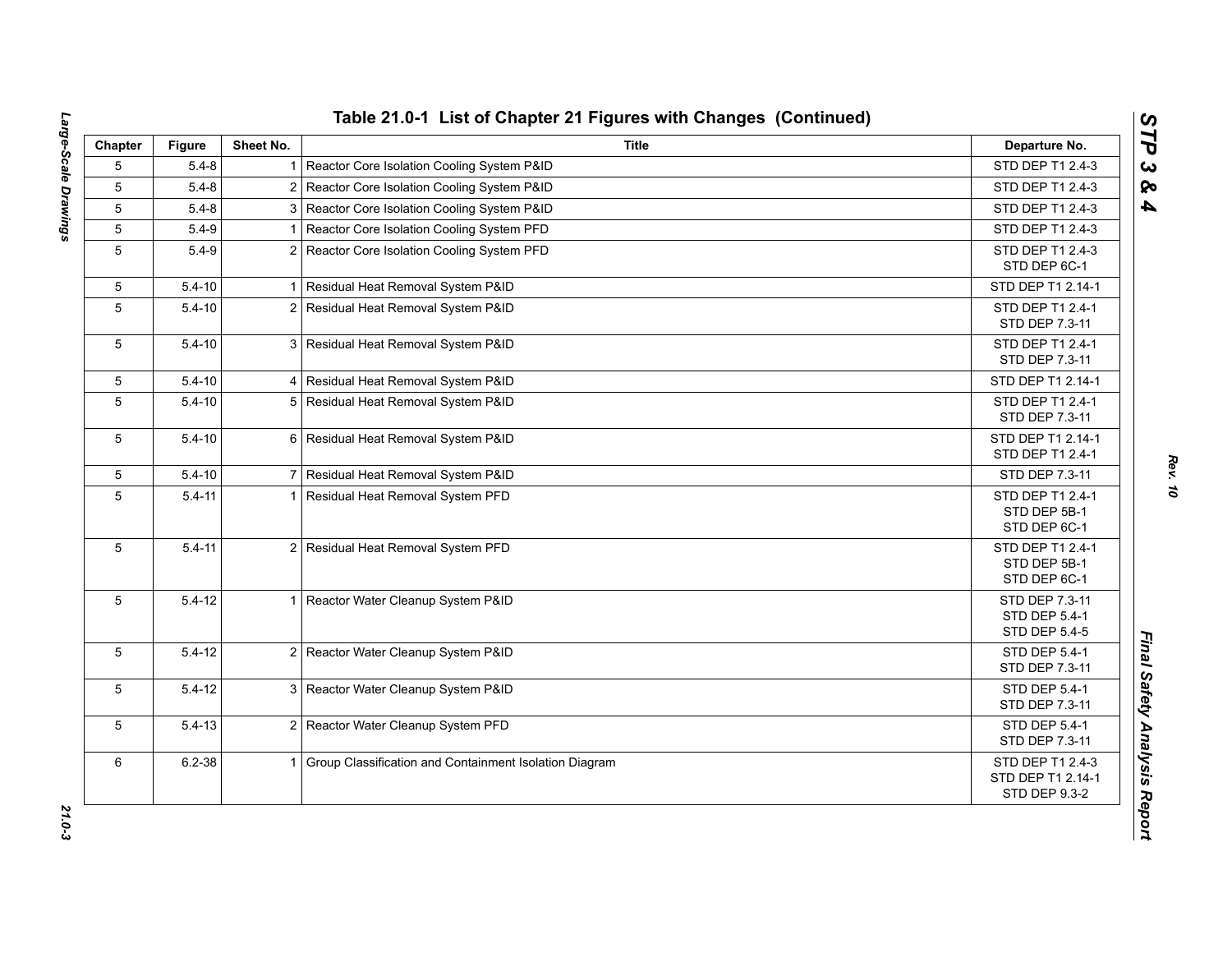| Chapter        | <b>Figure</b> | Sheet No.      | <b>Title</b>                                           | Departure No.                                                 |
|----------------|---------------|----------------|--------------------------------------------------------|---------------------------------------------------------------|
| 6              | $6.2 - 38$    | $\overline{2}$ | Group Classification and Containment Isolation Diagram | STD DEP T1 2.4-3<br>STD DEP T1 2.14-1<br><b>STD DEP 9.3-2</b> |
| 6              | $6.2 - 40$    | $\mathbf 1$    | <b>NOT USED</b>                                        | STD DEP T1 2.14-1                                             |
| 6              | $6.2 - 40$    |                | 2 NOT USED                                             | STD DEP T1 2.14-1                                             |
| 6              | $6.3 - 1$     |                | High Pressure Core Flooder System PFD                  | STD DEP 6C-1                                                  |
| 6              | $6.3 - 7$     |                | High Pressure Core Flooder System P&ID (shts. 1-2)     | STD DEP 7.3-11                                                |
| $\overline{7}$ | $7.2 - 9$     | 1              | Reactor Protection System IED                          | STD DEP T1 2.3-1<br>STD DEP T1 3.4-1                          |
| $\overline{7}$ | $7.2 - 9$     |                | 2 Reactor Protection System IED                        | STD DEP T1 2.3-1<br>STD DEP T1 3.4-1                          |
| $\overline{7}$ | $7.2 - 9$     | 3              | Reactor Protection System IED                          | STD DEP T1 2.3-1<br>STD DEP T1 3.4-1                          |
| $\mathbf{7}$   | $7.2 - 9$     |                | 5 Reactor Protection System IED                        | STD DEP T1 2.2-1<br>STD DEP T1 2.3-1<br>STD DEP T1 3.4-1      |
| $\overline{7}$ | $7.2 - 9$     |                | 6 Reactor Protection System IED                        | STD DEP T1 2.2-1<br>STD DEP T1 2.3-1<br>STD DEP T1 3.4-1      |
| $\overline{7}$ | $7.2 - 10$    | 1 <sup>1</sup> | Reactor Protection System IBD                          | STD DEP T1 3.4-1                                              |
| $\overline{7}$ | $7.2 - 10$    |                | 2 Reactor Protection System IBD                        | STD DEP T1 3.4-1<br>STD DEP T1 2.3-1                          |
| $\overline{7}$ | $7.2 - 10$    |                | 11 Reactor Protection System IBD                       | STD DEP T1 2.3-1<br>STD DEP T1 3.4-1                          |
| $\overline{7}$ | $7.2 - 10$    |                | 12 Reactor Protection System IBD                       | STD DEP T1 2.3-1<br>STD DEP T1 3.4-1                          |
| $\mathbf{7}$   | $7.2 - 10$    |                | 13 Reactor Protection System IBD                       | STD DEP T1 2.3-1<br>STD DEP T1 3.4-1                          |
| $\overline{7}$ | $7.2 - 10$    |                | 14 Reactor Protection System IBD                       | STD DEP T1 2.3-1<br>STD DEP T1 3.4-1                          |
| $\mathbf{7}$   | $7.2 - 10$    |                | 15 Reactor Protection System IBD                       | STD DEP T1 3.4-1                                              |
| $\overline{7}$ | $7.2 - 10$    |                | 16 Reactor Protection System IBD                       | STD DEP T1 3.4-1                                              |
| $\overline{7}$ | $7.2 - 10$    |                | 17 Reactor Protection System IBD                       | STD DEP T1 3.4-1                                              |
| $\overline{7}$ | $7.2 - 10$    |                | 18 Reactor Protection System IBD                       | STD DEP T1 3.4-1                                              |
| $\overline{7}$ | $7.2 - 10$    | 19             | Reactor Protection System IBD                          | STD DEP T1 2.3-1<br>STD DEP T1 3.4-1                          |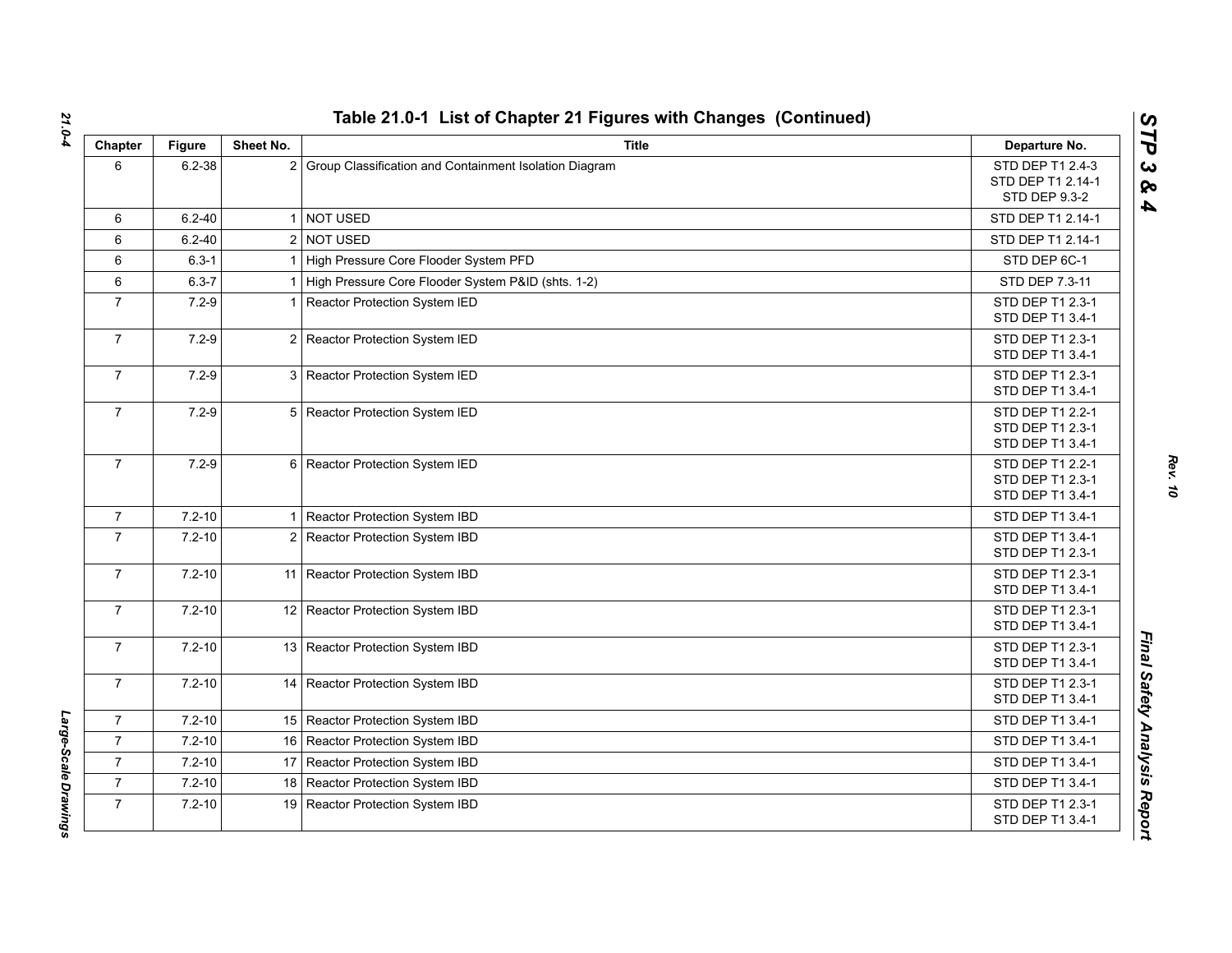| Chapter        | <b>Figure</b> | Sheet No. | <b>Title</b>                       | Departure No.                                       |
|----------------|---------------|-----------|------------------------------------|-----------------------------------------------------|
| $\overline{7}$ | $7.2 - 10$    |           | 20 Reactor Protection System IBD   | STD DEP T1 2.3-1<br>STD DEP T1 3.4-1                |
| $\overline{7}$ | $7.2 - 10$    |           | 21 Reactor Protection System IBD   | STD DEP T1 2.3-1<br>STD DEP T1 3.4-1                |
| $\overline{7}$ | $7.2 - 10$    |           | 22 Reactor Protection System IBD   | STD DEP T1 2.3-1<br>STD DEP T1 3.4-1                |
| $\overline{7}$ | $7.2 - 10$    |           | 39   Reactor Protection System IBD | STD DEP T1 2.3-1                                    |
| $\overline{7}$ | $7.2 - 10$    |           | 40   Reactor Protection System IBD | STD DEP T1 2.3-1                                    |
| $\overline{7}$ | $7.2 - 10$    |           | 41 Reactor Protection System IBD   | STD DEP T1 2.3-1                                    |
| $\overline{7}$ | $7.2 - 10$    |           | 42   Reactor Protection System IBD | STD DEP T1 2.3-1                                    |
| $\overline{7}$ | $7.2 - 10$    |           | 47   Reactor Protection System IBD | STD DEP T1 2.3-1                                    |
| $\overline{7}$ | $7.2 - 10$    |           | 48   Reactor Protection System IBD | STD DEP T1 2.3-1                                    |
| $\overline{7}$ | $7.2 - 10$    |           | 49   Reactor Protection System IBD | STD DEP T1 2.3-1                                    |
| $\overline{7}$ | $7.2 - 10$    |           | 50 Reactor Protection System IBD   | STD DEP T1 2.3-1                                    |
| $\overline{7}$ | $7.2 - 10$    |           | 51 Reactor Protection System IBD   | STD DEP T1 2.3-1                                    |
| $\overline{7}$ | $7.2 - 10$    |           | 52 Reactor Protection System IBD   | STD DEP T1 2.3-1                                    |
| $\overline{7}$ | $7.2 - 10$    |           | 53 Reactor Protection System IBD   | STD DEP T1 2.3-1                                    |
| $\overline{7}$ | $7.2 - 10$    |           | 54 Reactor Protection System IBD   | STD DEP T1 2.3-1                                    |
| $\overline{7}$ | $7.2 - 10$    |           | 69 Reactor Protection System IBD   | STD DEP T1 2.3-1                                    |
| $\overline{7}$ | $7.2 - 10$    |           | 71 Reactor Protection System IBD   | STD DEP T1 2.3-1                                    |
| $\overline{7}$ | $7.3 - 1$     |           | 2 High Pressure Core Flooder IBD   | STD DEP T1 3.4-1<br>STD DEP 7.3-10                  |
| $\overline{7}$ | $7.3 - 1$     |           | 5 High Pressure Core Flooder IBD   | STD DEP 7.3-10<br>STD DEP T1 3.4-1                  |
| $\overline{7}$ | $7.3 - 1$     |           | 6 High Pressure Core Flooder IBD   | <b>STD DEP 7.3-1</b>                                |
| $\overline{7}$ | $7.3 - 1$     |           | 7 High Pressure Core Flooder IBD   | STD DEP T1 3.4-1<br>STD DEP 7.3-1<br>STD DEP 7.3-10 |
| $\overline{7}$ | $7.3 - 1$     |           | 8 High Pressure Core Flooder IBD   | STD DEP T1 3.4-1<br>STD DEP 7.3-10                  |
| $\overline{7}$ | $7.3 - 1$     |           | 9 High Pressure Core Flooder IBD   | STD DEP T1 3.4-1<br>STD DEP 7.3-10                  |
| $\overline{7}$ | $7.3 - 1$     |           | 10 High Pressure Core Flooder IBD  | STD DEP T1 3.4-1<br>STD DEP 7.3-10                  |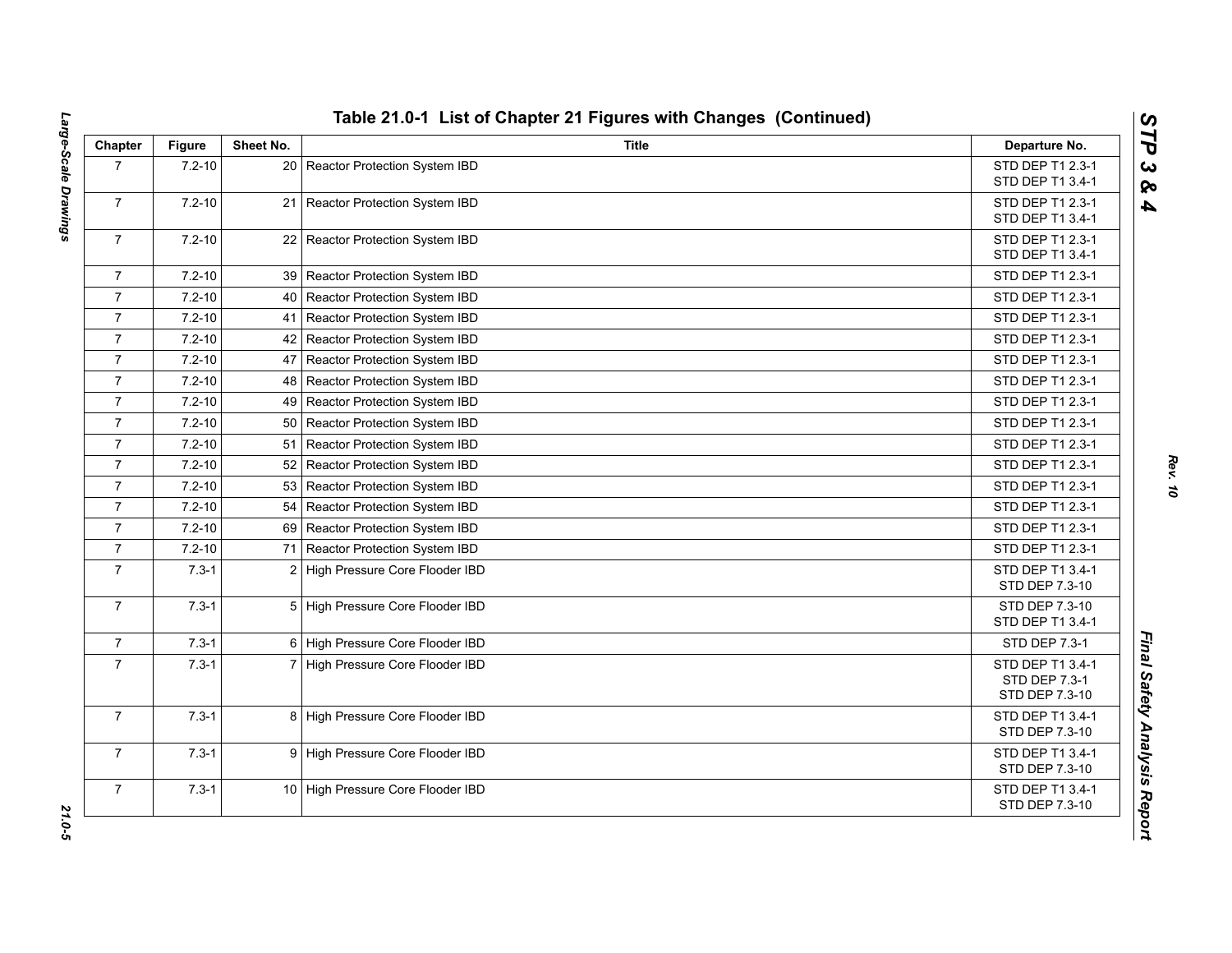| Chapter        | <b>Figure</b> | Sheet No.       | <b>Title</b>                                | Departure No.                                                |
|----------------|---------------|-----------------|---------------------------------------------|--------------------------------------------------------------|
| $\overline{7}$ | $7.3 - 1$     |                 | 11 High Pressure Core Flooder IBD           | STD DEP T1 3.4-1<br>STD DEP 7.3-10                           |
| $\overline{7}$ | $7.3 - 1$     |                 | 13 High Pressure Core Flooder IBD           | STD DEP T1 3.4-1<br>STD DEP 7.3-10                           |
| $\overline{7}$ | $7.3 - 1$     |                 | 14 High Pressure Core Flooder IBD           | STD DEP T1 3.4-1<br>STD DEP T1 3.4-1<br>STD DEP 7.3-10       |
| $\overline{7}$ | $7.3 - 1$     |                 | 15 High Pressure Core Flooder IBD           | STD DEP T1 3.4-1<br>STD DEP T1 3.4-1<br>STD DEP 7.3-10       |
| $\overline{7}$ | $7.3 - 1$     |                 | 17 High Pressure Core Flooder IBD           | STD DEP T1 3.4-1<br>STD DEP 7.3-10                           |
| $\overline{7}$ | $7.3 - 2$     |                 | 1 Nuclear Boiler System IBD                 | STD DEP T1 3.4-1<br>STD DEP T1 3.4-1<br><b>STD DEP 7.3-4</b> |
| $\overline{7}$ | $7.3 - 2$     |                 | 2 Nuclear Boiler System IBD                 | STD DEP T1 3.4-1<br>STD DEP T1 3.4-1<br>STD DEP 7.3-4        |
| $\overline{7}$ | $7.3 - 2$     |                 | 3 Nuclear Boiler System IBD                 | STD DEP T1 3.4-1                                             |
| $\overline{7}$ | $7.3 - 2$     |                 | 4 Nuclear Boiler System IBD                 | STD DEP T1 3.4-1                                             |
| $\overline{7}$ | $7.3 - 2$     |                 | 5 Nuclear Boiler System IBD                 | STD DEP T1 3.4-1                                             |
| $\overline{7}$ | $7.3 - 2$     |                 | 6 Nuclear Boiler System IBD                 | STD DEP T1 3.4-1                                             |
| $\overline{7}$ | $7.3 - 2$     |                 | 7 Nuclear Boiler System IBD                 | STD DEP T1 3.4-1                                             |
| $\overline{7}$ | $7.3 - 2$     |                 | 8 Nuclear Boiler System IBD                 | STD DEP T1 3.4-1                                             |
| $\overline{7}$ | $7.3 - 2$     | 9               | Nuclear Boiler System IBD                   | STD DEP T1 3.4-1                                             |
| $\overline{7}$ | $7.3 - 2$     |                 | 10 Nuclear Boiler System IBD                | STD DEP T1 3.4-1                                             |
| $\overline{7}$ | $7.3 - 2$     |                 | 11 Nuclear Boiler System IBD                | STD DEP T1 3.4-1                                             |
| $\overline{7}$ | $7.3 - 2$     |                 | 18 Nuclear Boiler System IBD                | STD DEP T1 3.4-1                                             |
| $\overline{7}$ | $7.3 - 2$     | 30 <sup>°</sup> | Nuclear Boiler System IBD                   | STD DEP T1 3.4-1                                             |
| $\overline{7}$ | $7.3 - 2$     | 34              | Nuclear Boiler System IBD                   | STD DEP T1 3.4-1                                             |
| $\overline{7}$ | $7.3 - 2$     | 36              | Nuclear Boiler System IBD                   | STD DEP T1 3.4-1                                             |
| $\overline{7}$ | $7.3 - 2$     |                 | 37 Nuclear Boiler System IBD                | STD DEP T1 3.4-1                                             |
| $\overline{7}$ | $7.3 - 3$     | 1               | Reactor Core Isolation Cooling System IBD   | STD DEP T1 2.4-3                                             |
| $\overline{7}$ | $7.3 - 3$     | $\overline{2}$  | Reactor Core Isolation Cooling System IBD   | STD DEP T1 2.4-3                                             |
| $\overline{7}$ | $7.3 - 3$     |                 | 3 Reactor Core Isolation Cooling System IBD | STD DEP T1 2.4-3                                             |

*Large-Scale Drawings* 

Large-Scale Drawings

*STP 3 & 4*

*Rev. 10*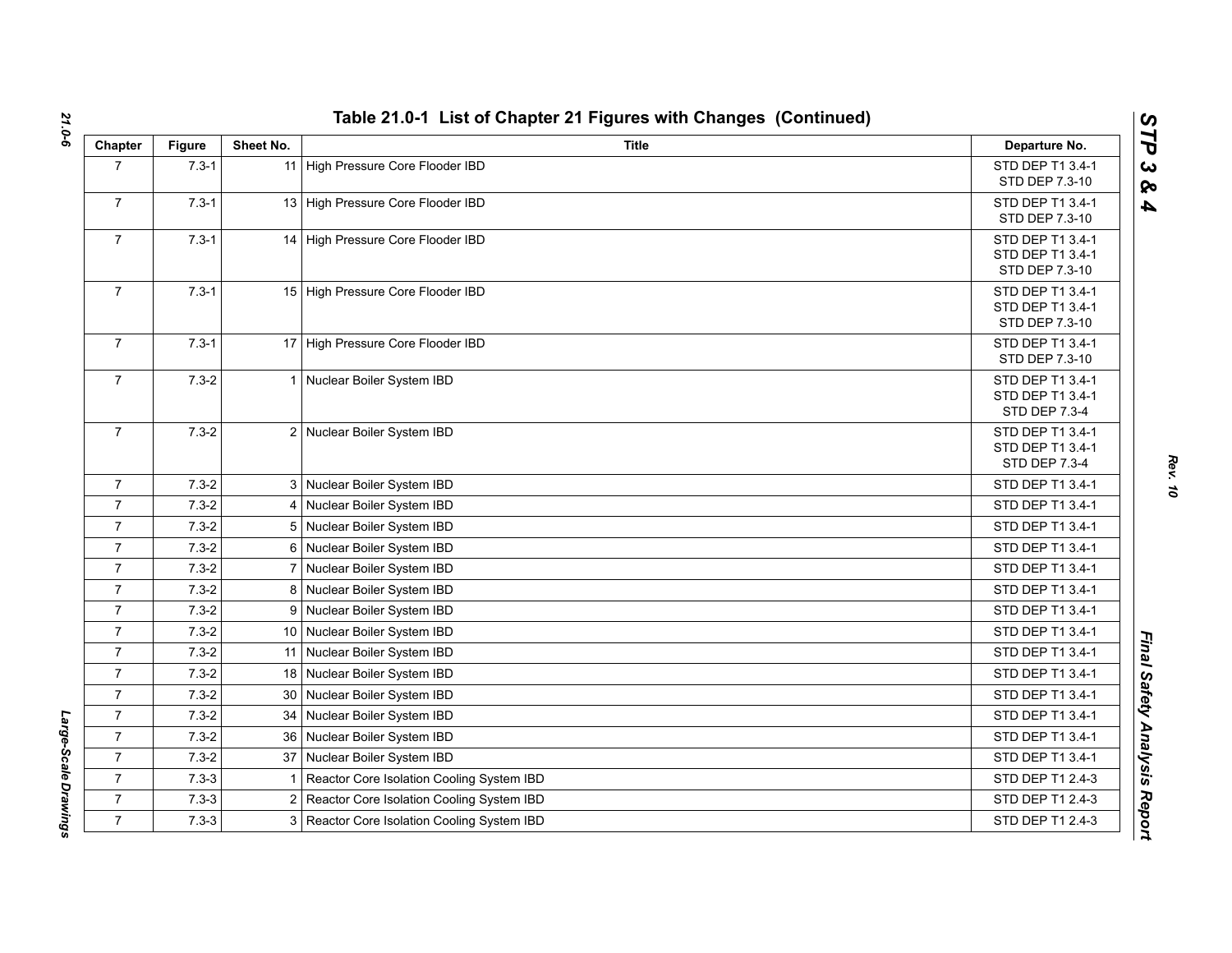| Chapter        | <b>Figure</b> | Sheet No.       | <b>Title</b>                                   | Departure No.                       |
|----------------|---------------|-----------------|------------------------------------------------|-------------------------------------|
| $\overline{7}$ | $7.3 - 3$     |                 | 4 Reactor Core Isolation Cooling System IBD    | STD DEP T1 2.4-3                    |
| $\overline{7}$ | $7.3 - 3$     | 5               | Reactor Core Isolation Cooling System IBD      | STD DEP T1 2.4-3                    |
| $\overline{7}$ | $7.3 - 3$     | 6               | Reactor Core Isolation Cooling System IBD      | STD DEP T1 2.4-3                    |
| $\overline{7}$ | $7.3 - 3$     | $\overline{7}$  | Reactor Core Isolation Cooling System IBD      | STD DEP T1 2.4-3                    |
| $\overline{7}$ | $7.3 - 3$     |                 | 10   Reactor Core Isolation Cooling System IBD | STD DEP T1 2.4-3                    |
| $\overline{7}$ | $7.3 - 3$     |                 | 12 Reactor Core Isolation Cooling System IBD   | STD DEP T1 2.4-3                    |
| $\overline{7}$ | $7.3 - 3$     |                 | 13 Reactor Core Isolation Cooling System IBD   | STD DEP T1 2.4-3                    |
| $\overline{7}$ | $7.3 - 3$     | 14              | Reactor Core Isolation Cooling System IBD      | STD DEP T1 2.4-3                    |
| $\overline{7}$ | $7.3 - 3$     | 15 <sup>1</sup> | Reactor Core Isolation Cooling System IBD      | STD DEP T1 2.4-3                    |
| $\overline{7}$ | $7.3 - 3$     | 16              | Reactor Core Isolation Cooling System IBD      | STD DEP T1 2.4-3                    |
| $\overline{7}$ | $7.3 - 3$     |                 | 17 Reactor Core Isolation Cooling System IBD   | STD DEP T1 2.4-3                    |
| $\overline{7}$ | $7.3 - 4$     | $\mathbf 1$     | Residual Heat Removal System IBD               | STD DEP T1 2.14-1                   |
| $\overline{7}$ | $7.3 - 4$     |                 | 3 Residual Heat Removal System IBD             | STD DEP T1 2.14-1                   |
| $\overline{7}$ | $7.3 - 4$     |                 | 4 Residual Heat Removal System IBD             | STD DEP 7.3-10                      |
|                |               |                 |                                                | STD DEP 7.3-13                      |
| $\overline{7}$ | $7.3 - 4$     |                 | 6 Residual Heat Removal System IBD             | STD DEP T1 2.4-1<br>STD DEP 7.3-13  |
| $\overline{7}$ | $7.3 - 4$     |                 | 10 Residual Heat Removal System IBD            | STD DEP 7.3-10                      |
|                |               |                 |                                                | STD DEP 7.3-13                      |
| $\overline{7}$ | $7.3 - 4$     | 11              | Residual Heat Removal System IBD               | STD DEP 7.3-10                      |
|                |               |                 |                                                | STD DEP 7.3-13                      |
| $\overline{7}$ | $7.3 - 4$     |                 | 12 Residual Heat Removal System IBD            | STD DEP T1 2.4-1                    |
| $\overline{7}$ | $7.3 - 4$     |                 | 13 Residual Heat Removal System IBD            | STD DEP 7.3-10                      |
|                |               |                 |                                                | STD DEP 7.3-13                      |
| $\overline{7}$ | $7.3 - 4$     |                 | 14   Residual Heat Removal System IBD          | STD DEP 7.3-10                      |
| $\overline{7}$ | $7.3 - 4$     |                 | 19 Residual Heat Removal System IBD            | STD DEP T1 2.4-1                    |
| $\overline{7}$ | $7.3 - 4$     |                 | 20 Residual Heat Removal System IBD            | STD DEP T1 2.14-1<br>STD DEP 7.3-10 |
|                |               |                 |                                                | STD DEP 7.3-13                      |
|                |               |                 |                                                | STD DEP 7.3-14                      |
| $\overline{7}$ | $7.3 - 4$     | 20a             | Residual Heat Removal System IBD               | STD DEP 7.3-13                      |
| $\overline{7}$ | $7.3 - 5$     | 1               | Leak Detection and Isolation System IBD        | STD DEP T1 2.14-1                   |
|                |               |                 |                                                | STD DEP T1 3.4-1                    |
| $\overline{7}$ | $7.3 - 5$     |                 | 2 Leak Detection and Isolation System IBD      | STD DEP T1 2.14-1                   |
|                |               |                 |                                                | STD DEP T1 3.4-1                    |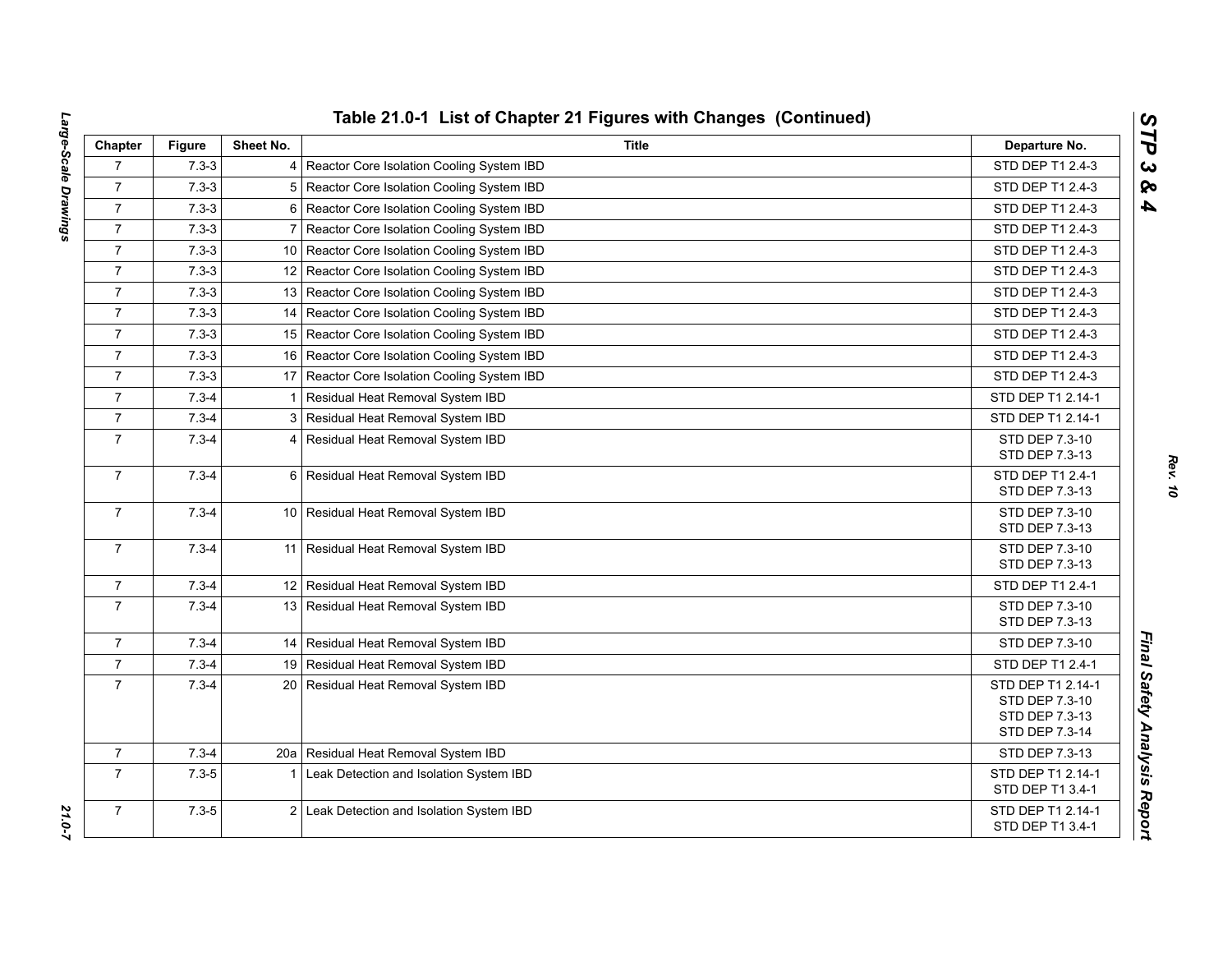| Chapter        | <b>Figure</b> | Sheet No.       | Title                                        | Departure No.                     |
|----------------|---------------|-----------------|----------------------------------------------|-----------------------------------|
| $\overline{7}$ | $7.3 - 5$     |                 | 3 Leak Detection and Isolation System IBD    | STD DEP T1 2.3-1                  |
| $\overline{7}$ | $7.3 - 5$     |                 | 4 Leak Detection and Isolation System IBD    | STD DEP T1 3.4-1                  |
| $\overline{7}$ | $7.3 - 5$     |                 | 5 Leak Detection and Isolation System IBD    | STD DEP T1 3.4-1                  |
| $\overline{7}$ | $7.3 - 5$     |                 | 6 Leak Detection and Isolation System IBD    | STD DEP T1 3.4-1                  |
| $\overline{7}$ | $7.3 - 5$     |                 | 7 Leak Detection and Isolation System IBD    | STD DEP T1 3.4-1                  |
| $\overline{7}$ | $7.3 - 5$     |                 | 8 Leak Detection and Isolation System IBD    | STD DEP T1 2.3-1                  |
| $\overline{7}$ | $7.3 - 5$     |                 | 11 Leak Detection and Isolation System IBD   | STD DEP T1 2.3-1                  |
| $\overline{7}$ | $7.3 - 5$     |                 | 12 Leak Detection and Isolation System IBD   | STD DEP T1 2.3-1                  |
| $\overline{7}$ | $7.3 - 5$     |                 | 15 Leak Detection and Isolation System IBD   | STD DEP T1 2.3-1                  |
| $\overline{7}$ | $7.3 - 5$     |                 | 16 Leak Detection and Isolation System IBD   | STD DEP T1 2.3-1                  |
| $\overline{7}$ | $7.3 - 5$     |                 | 19 Leak Detection and Isolation System IBD   | STD DEP T1 2.3-1                  |
| $\overline{7}$ | $7.3 - 5$     |                 | 20 Leak Detection and Isolation System IBD   | STD DEP T1 2.3-1                  |
| $\overline{7}$ | $7.3 - 5$     |                 | 23 Leak Detection and Isolation System IBD   | STD DEP T1 2.3-1                  |
| $\overline{7}$ | $7.3 - 5$     |                 | 24 Leak Detection and Isolation System IBD   | STD DEP T1 3.4-1                  |
| $\overline{7}$ | $7.3 - 5$     |                 | 35 Leak Detection and Isolation System IBD   | STD DEP Admin                     |
| $\overline{7}$ | $7.3 - 5$     |                 | 36 Leak Detection and Isolation System IBD   | STD DEP Admin                     |
| $\overline{7}$ | $7.3 - 5$     |                 | 39 Leak Detection and Isolation System IBD   | STD DEP T1 2.3-1                  |
| $\overline{7}$ | $7.3 - 5$     |                 | 40   Leak Detection and Isolation System IBD | STD DEP T1 2.3-1                  |
| $\overline{7}$ | $7.3 - 5$     | 41              | Leak Detection and Isolation System IBD      | STD DEP T1 3.4-1                  |
| $\overline{7}$ | $7.3 - 5$     |                 | 42 Leak Detection and Isolation System IBD   | STD DEP T1 3.4-1                  |
| $\overline{7}$ | $7.3 - 5$     |                 | 43 Leak Detection and Isolation System IBD   | STD DEP T1 3.4-1                  |
| $\overline{7}$ | $7.3 - 5$     |                 | 44 Leak Detection and Isolation System IBD   | STD DEP T1 3.4-1<br>STD DEP Admin |
| $\overline{7}$ | $7.3 - 5$     |                 | 45 Leak Detection and Isolation System IBD   | STD DEP T1 2.14-1                 |
| $\overline{7}$ | $7.3 - 5$     |                 | 46 Leak Detection and Isolation System IBD   | STD DEP T1 2.14-1                 |
| $\overline{7}$ | $7.3 - 5$     |                 | 47 Leak Detection and Isolation System IBD   | STD DEP T1 2.14-1                 |
| $\overline{7}$ | $7.3 - 5$     |                 | 48 Leak Detection and Isolation System IBD   | STD DEP T1 3.4-1                  |
| $\overline{7}$ | $7.3 - 5$     |                 | 49 Leak Detection and Isolation System IBD   | STD DEP T1 3.4-1                  |
| $\overline{7}$ | $7.3 - 5$     | 50 <sub>1</sub> | Leak Detection and Isolation System IBD      | STD DEP T1 3.4-1                  |
| $\overline{7}$ | $7.3 - 5$     | 51              | Leak Detection and Isolation System IBD      | STD DEP T1.2.14-1                 |
| $\overline{7}$ | $7.3 - 5$     |                 | 52 Leak Detection and Isolation System IBD   | STD DEP T1.2.14-1                 |
| $\overline{7}$ | $7.3 - 5$     |                 | 53 Leak Detection and Isolation System IBD   | STD DEP T1.2.14-1                 |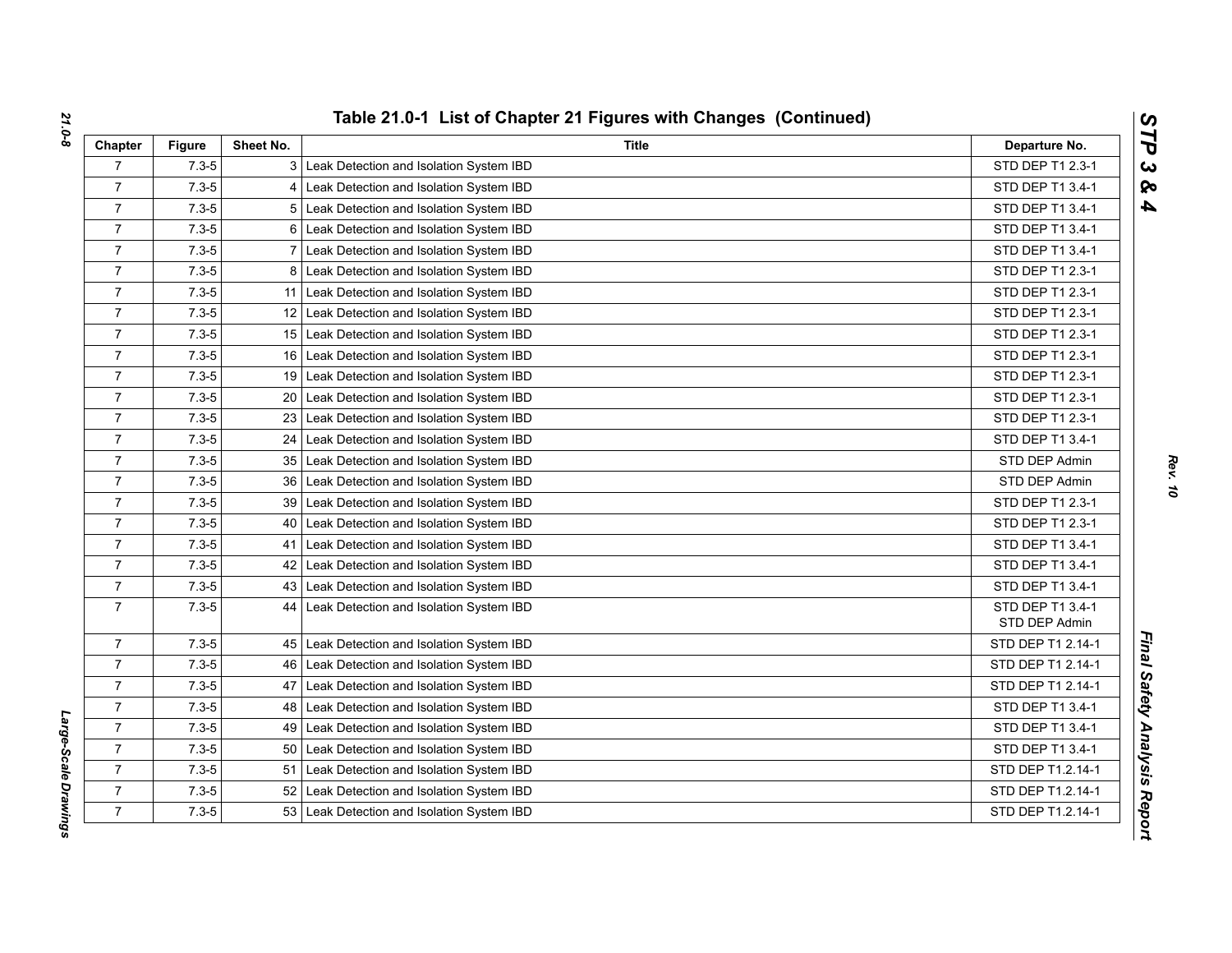| Chapter        | <b>Figure</b> | Sheet No.    | Title                                       | Departure No.                                                              |
|----------------|---------------|--------------|---------------------------------------------|----------------------------------------------------------------------------|
| $\overline{7}$ | $7.3 - 5$     |              | 54 Leak Detection and Isolation System IBD  | STD DEP T1 3.4-1                                                           |
| $\overline{7}$ | $7.3 - 5$     | 55           | Leak Detection and Isolation System IBD     | STD DEP T1 3.4-1                                                           |
| $\overline{7}$ | $7.3 - 5$     | 56           | Leak Detection and Isolation System IBD     | STD DEP T1 3.4-1                                                           |
| $\overline{7}$ | $7.3 - 5$     | 58           | Leak Detection and Isolation System IBD     | STD DEP T1 3.4-1                                                           |
| $\overline{7}$ | $7.3 - 5$     | 59           | Leak Detection and Isolation System IBD     | STD DEP T1 3.4-1                                                           |
| $\overline{7}$ | $7.3 - 5$     | 60           | Leak Detection and Isolation System IBD     | STD DEP T1 3.4-1                                                           |
| $\overline{7}$ | $7.3 - 5$     |              | 61 Leak Detection and Isolation System IBD  | STD DEP T1 3.4-1                                                           |
| $\overline{7}$ | $7.3 - 5$     |              | 72 Leak Detection and Isolation System IBD  | STD DEP T1 3.4-1                                                           |
| $\overline{7}$ | $7.3 - 5$     | 74           | Leak Detection and Isolation System IBD     | STD DEP T1 3.4-1                                                           |
| $\overline{7}$ | $7.3 - 5$     | 75           | Leak Detection and Isolation System IBD     | STD DEP T1 2.14-1                                                          |
| $\overline{7}$ | $7.3 - 5$     |              | 76 Leak Detection and Isolation System IBD  | STD DEP T1 3.4-1                                                           |
| $\overline{7}$ | $7.3 - 5$     | 77           | Leak Detection and Isolation System IBD     | STD DEP T1 2.3-1<br>STD DEP T1 3.4-1<br>STD DEP T1 2.14-1<br>STD DEP Admin |
| $\overline{7}$ | $7.4 - 2$     |              | 1 Remote Shutdown System IED                | STD DEP Admin<br>STD DEP T1 2.4-1<br>STD DEP 8.3-1                         |
| $\overline{7}$ | $7.4 - 3$     |              | 1 Remote Shutdown System IBD                | STD DEP 8.3-1<br>STD DEP T1 2.14-1                                         |
| $\overline{7}$ | $7.4 - 3$     |              | 2 Remote Shutdown System IBD                | STD DEP T1 2.4-1                                                           |
| $\overline{7}$ | $7.4 - 3$     |              | 3 Remote Shutdown System IBD                | STD DEP 8.3-1<br>STD DEP T1 2.14-1                                         |
| $\overline{7}$ | $7.6 - 1$     |              | 1 Neutron Monitoring System IED             | STD DEP T1 3.4-1                                                           |
| $\overline{7}$ | $7.6 - 1$     |              | 2 Neutron Monitoring System IED             | STD DEP T1 3.4-1                                                           |
| $\overline{7}$ | $7.6 - 1$     |              | 3 Neutron Monitoring System IED             | STD DEP T1 3.4-1                                                           |
| $\overline{7}$ | $7.6 - 1$     | 4            | Neutron Monitoring System IED               | STD DEP T1 3.4-1                                                           |
| $\overline{7}$ | $7.6 - 2$     | $\mathbf{1}$ | Neutron Monitoring System IBD               | STD DEP T1 3.4-1                                                           |
| $\overline{7}$ | $7.6 - 2$     | 9            | Neutron Monitoring System IBD               | STD DEP 7.6-1                                                              |
| $\overline{7}$ | $7.6 - 2$     |              | 9a Neutron Monitoring System IBD            | STD DEP 7.6-1                                                              |
| $\overline{7}$ | $7.6 - 2$     | 9b           | Neutron Monitoring System IBD               | STD DEP 7.6-1                                                              |
| $\overline{7}$ | $7.6 - 2$     |              | 14 Neutron Monitoring System IBD            | STD DEP T1 3.4-1                                                           |
| $\overline{7}$ | $7.6 - 5$     |              | 1   Process Radiation Monitoring System IED | STD DEP T1 2.3-1<br>STD DEP 11.5-1                                         |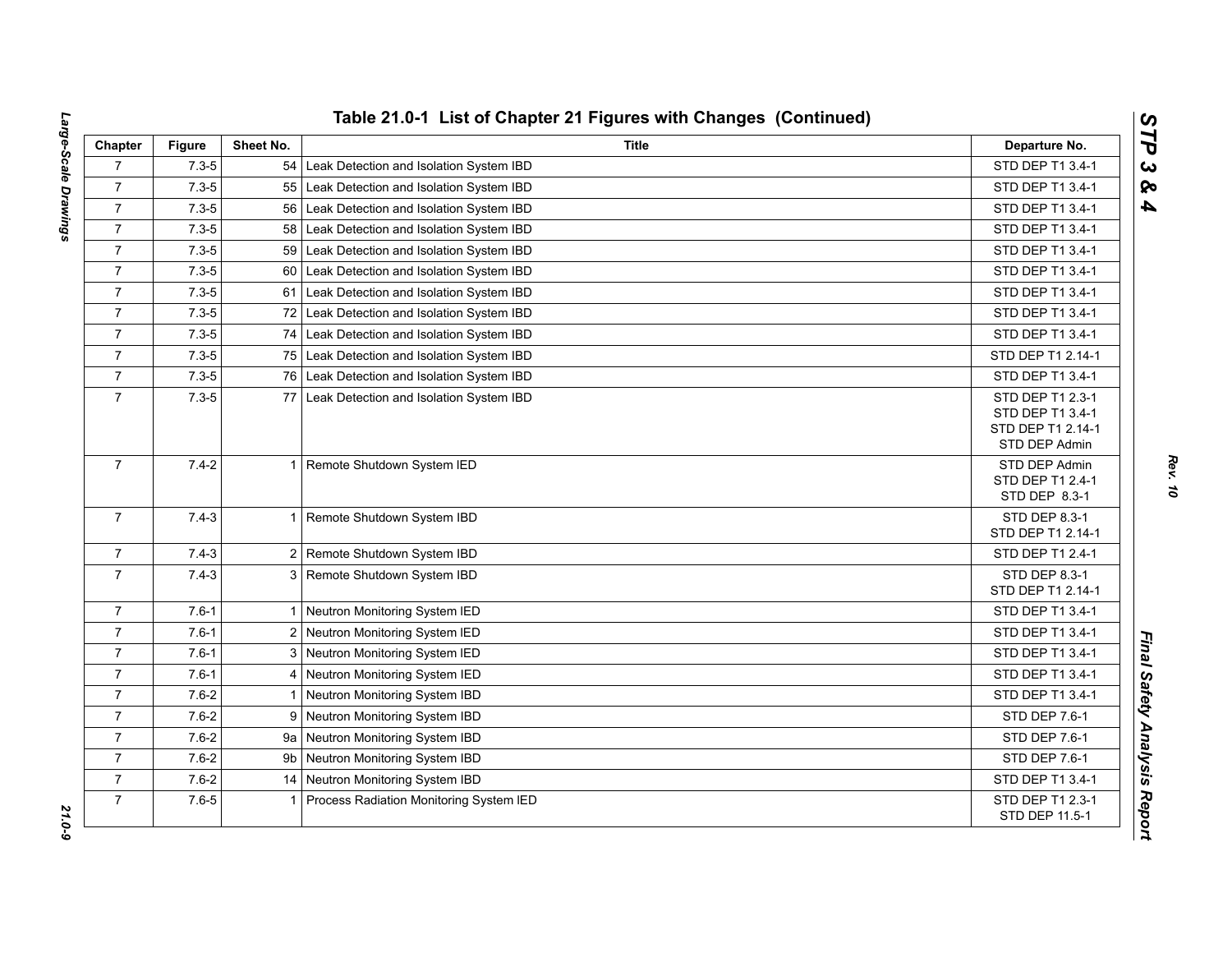| Chapter        | <b>Figure</b> | Sheet No.      | <b>Title</b>                                         | Departure No.                      |
|----------------|---------------|----------------|------------------------------------------------------|------------------------------------|
| $\overline{7}$ | $7.6 - 5$     |                | 2 Process Radiation Monitoring System IED            | STD DEP 11.5-1                     |
| $\overline{7}$ | $7.6 - 5$     |                | 3 Process Radiation Monitoring System IED            | STD DEP 11.5-1                     |
| $\overline{7}$ | $7.6 - 5$     |                | 4 Process Radiation Monitoring System IED            | STD DEP 11.5-1                     |
| $\overline{7}$ | $7.6 - 5$     |                | 5 Process Radiation Monitoring System IED            | STD DEP 11.5-1                     |
| $\overline{7}$ | $7.6 - 5$     |                | 6   Process Radiation Monitoring System IED          | STD DEP 11.5-1                     |
| $\overline{7}$ | $7.6 - 5$     |                | Process Radiation Monitoring System IED              | STD DEP 11.5-1                     |
| $\overline{7}$ | $7.6 - 5$     |                | 8 Process Radiation Monitoring System IED            | STD DEP 11.5-1                     |
| $\overline{7}$ | $7.6 - 5$     |                | 9 Process Radiation Monitoring System IED            | STD DEP 11.5-1                     |
| $\overline{7}$ | $7.6 - 5$     |                | 10 Process Radiation Monitoring System IED           | STD DEP 11.5-1                     |
| $\overline{7}$ | $7.6 - 11$    | -1             | Suppression Pool Temperature Monitoring System IED   | STD DEP 7.6-3                      |
| $\overline{7}$ | $7.6 - 11$    |                | 3 Suppression Pool Temperature Monitoring System IED | STD DEP 7.6-3                      |
| $\overline{7}$ | $7.7 - 2$     |                | Rod Control and Information System IED               | STD DEP T1 3 .4-1<br>STD DEP 7.7-7 |
| $\overline{7}$ | $7.7 - 2$     |                | 2 Rod Control and Information System IED             | STD DEP T1 3 .4-1<br>STD DEP 7.7-7 |
| 7              | $7.7 - 2$     |                | 3 Rod Control and Information System IED             | STD DEP 7.7-7                      |
| $\overline{7}$ | $7.7 - 2$     |                | 4 Rod Control and Information System IED             | STD DEP T1 3 .4-1<br>STD DEP 7.7-7 |
| $\overline{7}$ | $7.7 - 2$     |                | 5 Rod Control and Information System IED             | STD DEP 7.7-7                      |
| $\overline{7}$ | $7.7 - 3$     |                | 1 Rod Control and Information System IBD             | STD DEP 7.7-7                      |
| $\overline{7}$ | $7.7 - 3$     |                | 2 Rod Control and Information System IBD             | STD DEP 7.7-7                      |
| $\overline{7}$ | $7.7 - 3$     |                | 3 Rod Control and Information System IBD             | STD DEP 7.7-7                      |
| $\overline{7}$ | $7.7 - 3$     |                | 4 Rod Control and Information System IBD             | <b>STD DEP 7.7-7</b>               |
| $\overline{7}$ | $7.7 - 3$     |                | 5 Rod Control and Information System IBD             | STD DEP 7.7-7                      |
| $\overline{7}$ | $7.7 - 3$     |                | 6 Rod Control and Information System IBD             | STD DEP 7.7-7                      |
| $\overline{7}$ | $7.7 - 3$     | $\overline{7}$ | Rod Control and Information System IBD               | STD DEP 7.7-7                      |
| $\overline{7}$ | $7.7 - 3$     |                | 8 Rod Control and Information System IBD             | STD DEP 7.7-7                      |
| $\overline{7}$ | $7.7 - 3$     |                | 9 Rod Control and Information System IBD             | STD DEP 7.7-7                      |
| $\overline{7}$ | $7.7 - 3$     |                | 10 Rod Control and Information System IBD            | STD DEP 7.7-7                      |
| $\overline{7}$ | $7.7 - 3$     |                | 11 Rod Control and Information System IBD            | STD DEP 7.7-7                      |
| $\overline{7}$ | $7.7 - 3$     |                | 12 Rod Control and Information System IBD            | <b>STD DEP 7.7-7</b>               |
| $\overline{7}$ | $7.7 - 3$     |                | 13 Rod Control and Information System IBD            | STD DEP 7.7-7                      |
| $\overline{7}$ | $7.7 - 3$     |                | 14 Rod Control and Information System IBD            | <b>STD DEP 7.7-7</b>               |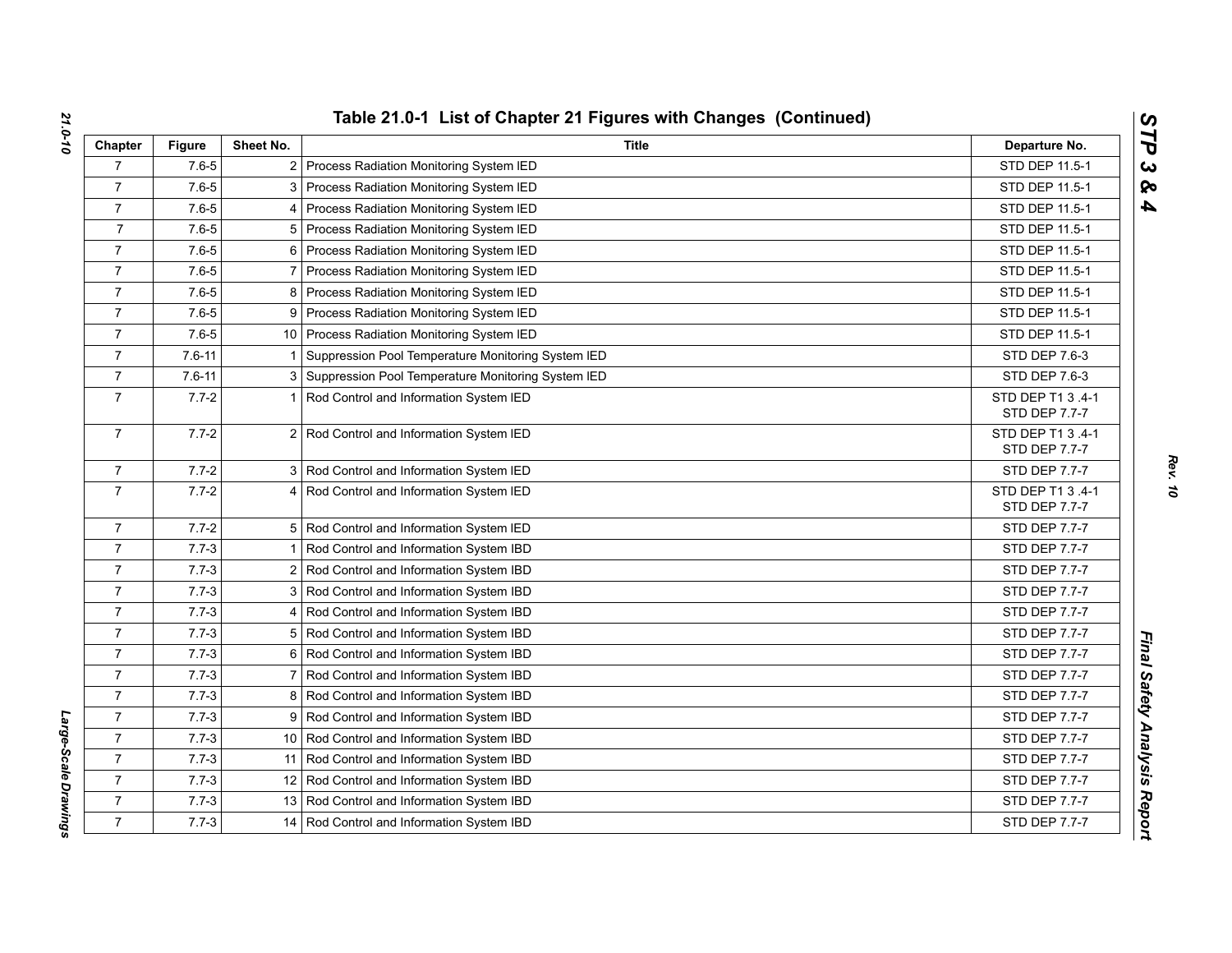| Chapter        | <b>Figure</b> | Sheet No.       | <b>Title</b>                                | Departure No.        |
|----------------|---------------|-----------------|---------------------------------------------|----------------------|
| $\overline{7}$ | $7.7 - 3$     |                 | 15 Rod Control and Information System IBD   | STD DEP 7.7-7        |
| $\overline{7}$ | $7.7 - 3$     |                 | 18 Rod Control and Information System IBD   | STD DEP 7.7-7        |
| $\overline{7}$ | $7.7 - 3$     | 19              | Rod Control and Information System IBD      | STD DEP 7.7-7        |
| $\overline{7}$ | $7.7 - 3$     | 20              | Rod Control and Information System IBD      | STD DEP 7.7-7        |
| $\overline{7}$ | $7.7 - 3$     | 21              | Rod Control and Information System IBD      | <b>STD DEP 7.7-7</b> |
| $\overline{7}$ | $7.7 - 3$     | 22              | Rod Control and Information System IBD      | STD DEP 7.7-7        |
| $\overline{7}$ | $7.7 - 3$     | 23 <sup>1</sup> | Rod Control and Information System IBD      | <b>STD DEP 7.7-7</b> |
| $\overline{7}$ | $7.7 - 3$     |                 | 24   Rod Control and Information System IBD | STD DEP 7.7-7        |
| $\overline{7}$ | $7.7 - 3$     |                 | 25   Rod Control and Information System IBD | STD DEP 7.7-7        |
| $\overline{7}$ | $7.7 - 3$     | 26              | Rod Control and Information System IBD      | STD DEP 7.7-7        |
| $\overline{7}$ | $7.7 - 3$     | 27 <sub>l</sub> | Rod Control and Information System IBD      | STD DEP 7.7-7        |
| $\overline{7}$ | $7.7 - 3$     |                 | 28 Rod Control and Information System IBD   | STD DEP 7.7-7        |
| $\overline{7}$ | $7.7 - 3$     | 29              | Not Used                                    | STD DEP 7.7-7        |
| $\overline{7}$ | $7.7 - 3$     |                 | 30 Rod Control and Information System IBD   | STD DEP 7.7-7        |
| $\overline{7}$ | $7.7 - 3$     | 31              | Rod Control and Information System IBD      | STD DEP 7.7-7        |
| $\overline{7}$ | $7.7 - 3$     | 32              | Rod Control and Information System IBD      | <b>STD DEP 7.7-7</b> |
| $\overline{7}$ | $7.7 - 3$     | 33 <sup>1</sup> | Rod Control and Information System IBD      | STD DEP 7.7-7        |
| $\overline{7}$ | $7.7 - 3$     | 33a             | Rod Control and Information System IBD      | STD DEP 7.7-7        |
| $\overline{7}$ | $7.7 - 3$     | 34              | Rod Control and Information System IBD      | STD DEP 7.7-7        |
| $\overline{7}$ | $7.7 - 3$     |                 | 35   Rod Control and Information System IBD | STD DEP 7.7-7        |
| $\overline{7}$ | $7.7 - 3$     |                 | 36   Rod Control and Information System IBD | STD DEP 7.7-7        |
| $\overline{7}$ | $7.7 - 3$     | 37              | Rod Control and Information System IBD      | STD DEP 7.7-7        |
| $\overline{7}$ | $7.7 - 3$     | 37a             | Rod Control and Information System IBD      | STD DEP 7.7-7        |
| $\overline{7}$ | $7.7 - 3$     | 42              | Rod Control and Information System IBD      | STD DEP 7.7-7        |
| $\overline{7}$ | $7.7 - 3$     | 44              | Rod Control and Information System IBD      | <b>STD DEP 7.7-7</b> |
| $\overline{7}$ | $7.7 - 3$     |                 | 48 Rod Control and Information System IBD   | STD DEP 7.7-7        |
| $\overline{7}$ | $7.7 - 3$     |                 | 50 Rod Control and Information System IBD   | STD DEP 7.7-7        |
| $\overline{7}$ | $7.7 - 3$     | 52              | Rod Control and Information System IBD      | STD DEP 7.7-7        |
| $\overline{7}$ | $7.7 - 3$     | 53              | Rod Control and Information System IBD      | STD DEP 7.7-7        |
| $\overline{7}$ | $7.7 - 3$     | 54              | Rod Control and Information System IBD      | STD DEP 7.7-7        |
| $\overline{7}$ | $7.7 - 3$     | 55              | Rod Control and Information System IBD      | STD DEP 7.7-7        |
| $\overline{7}$ | $7.7 - 3$     | 57              | Rod Control and Information System IBD      | STD DEP 7.7-7        |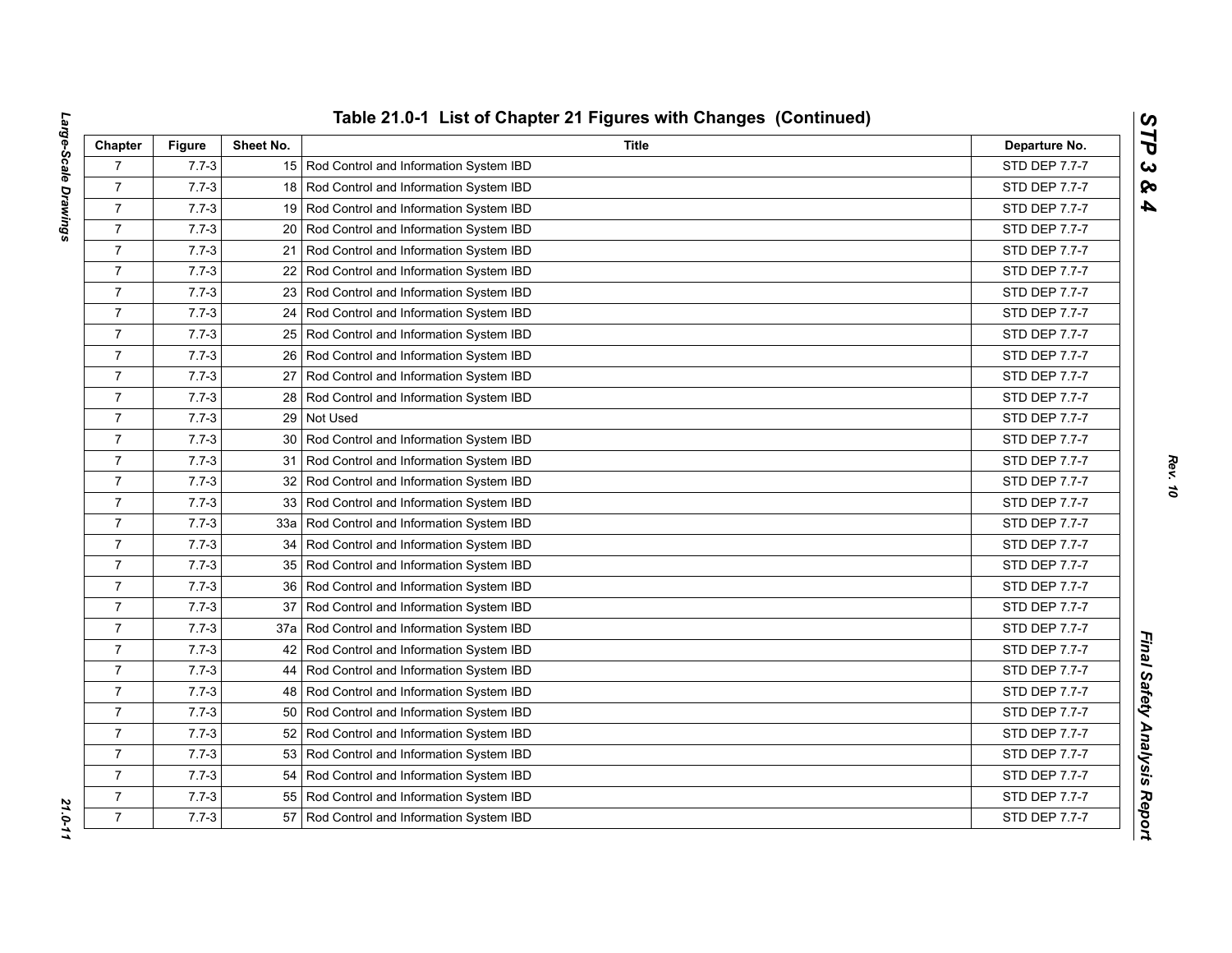| Chapter        | <b>Figure</b> | Sheet No.      | <b>Title</b>                          | Departure No.                      |
|----------------|---------------|----------------|---------------------------------------|------------------------------------|
| $\overline{7}$ | $7.7 - 4$     |                | Control Rod Drive System IBD          | STD DEP T1 3.4-1                   |
| $\overline{7}$ | $7.7 - 5$     |                | Recirculation Flow Control System IED | STD DEP 7.7-20                     |
|                |               |                |                                       | STD DEP T1 3.4-1                   |
| $\overline{7}$ | $7.7 - 5$     | $\overline{2}$ | Recirculation Flow Control System IED | STD DEP 7.7-20<br>STD DEP T1 3.4-1 |
| $\overline{7}$ | $7.7 - 7$     |                | Recirculation Flow Control System IBD | STD DEP 7.7-20                     |
| $\overline{7}$ | $7.7 - 7$     | 2              | Recirculation Flow Control System IBD | STD DEP 7.7-20                     |
| $\overline{7}$ | $7.7 - 7$     | 3              | Recirculation Flow Control System IBD | <b>STD DEP 7.7-20</b>              |
| $\overline{7}$ | $7.7 - 7$     | 5              | Recirculation Flow Control System IBD | STD DEP 7.7-20                     |
| $\overline{7}$ | $7.7 - 7$     | 6              | Recirculation Flow Control System IBD | <b>STD DEP 7.7-20</b>              |
| $\overline{7}$ | $7.7 - 7$     |                | Recirculation Flow Control System IBD | STD DEP 7.7-20                     |
| $\overline{7}$ | $7.7 - 7$     | 8              | Recirculation Flow Control System IBD | STD DEP 7.7-20<br>STD DEP 10.4-5   |
| $\overline{7}$ | $7.7 - 8$     | 1              | Feedwater Control System IED          | STD DEP T1 3.4-1<br>STD DEP 10.4-5 |
| $\overline{7}$ | $7.7 - 8$     | $\overline{2}$ | Feedwater Control System IED          | STD DEP 10.4-5                     |
| $\overline{7}$ | $7.7 - 8$     | 3              | Feedwater Control System IED          | STD DEP 10.4-5                     |
| $\overline{7}$ | $7.7 - 9$     |                | Feedwater Control System IBD          | STD DEP T1 3.4-1                   |
| $\overline{7}$ | $7.7 - 9$     | 2              | Feedwater Control System IBD          | STD DEP T1 3.4-1                   |
| $\overline{7}$ | $7.7 - 9$     | 3              | Feedwater Control System IBD          | STD DEP T1 3.4-1                   |
| $\overline{7}$ | $7.7 - 9$     |                | Feedwater Control System IBD          | STD DEP T1 3.4-1                   |
| $\overline{7}$ | $7.7 - 9$     | 5              | Feedwater Control System IBD          | STD DEP T1 3.4-1                   |
| $\overline{7}$ | $7.7 - 9$     | 6              | Feedwater Control System IBD          | STD DEP T1 3.4-1                   |
| $\overline{7}$ | $7.7 - 9$     | 6a             | Feedwater Control System IBD          | STD DEP T1 3.4-1                   |
| $\overline{7}$ | $7.7 - 9$     |                | Feedwater Control System IBD          | STD DEP T1 3.4-1                   |
| $\overline{7}$ | $7.7 - 9$     | 8              | Feedwater Control System IBD          | STD DEP T1 3.4-1                   |
| $\overline{7}$ | $7.7 - 9$     | 9              | Feedwater Control System IBD          | STD DEP T1 3.4-1                   |
| $\overline{7}$ | $7.7 - 9$     |                | 9a   Feedwater Control System IBD     | STD DEP T1 3.4-1                   |
| $\overline{7}$ | $7.7 - 9$     | 10             | Feedwater Control System IBD          | STD DEP T1 3.4-1                   |
| $\overline{7}$ | $7.7 - 9$     | 11             | Feedwater Control System IBD          | STD DEP T1 3.4-1                   |
| $\overline{7}$ | $7.7 - 9$     | 12             | Feedwater Control System IBD          | STD DEP T1 3.4-1                   |
| $\overline{7}$ | $7.7 - 9$     | 13             | Feedwater Control System IBD          | STD DEP T1 3.4-1                   |
| $\overline{7}$ | $7.7 - 9$     | 14             | Feedwater Control System IBD          | STD DEP T1 3.4-1                   |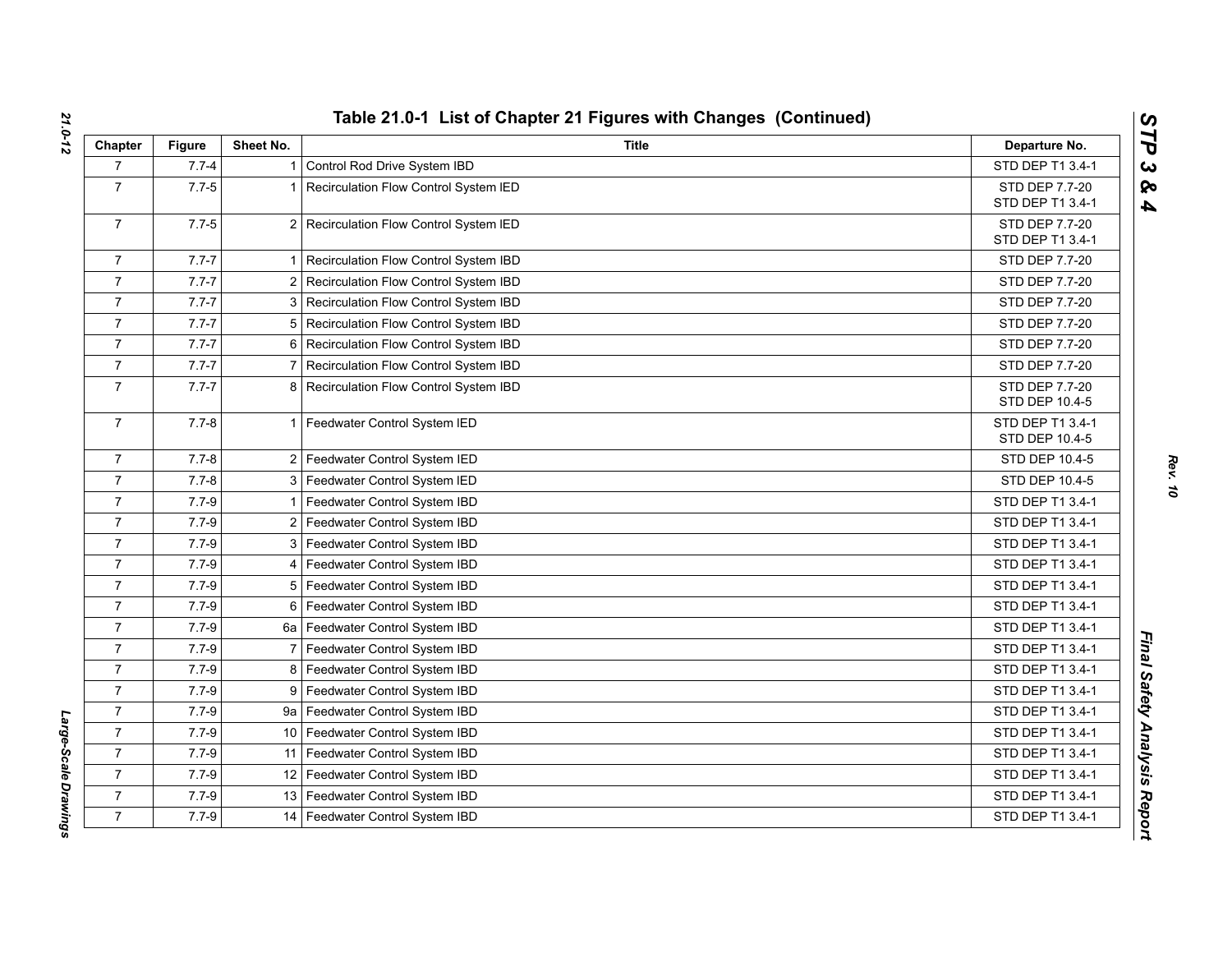| Chapter        | <b>Figure</b> | Sheet No.      | <b>Title</b>                                                   | Departure No.                     |
|----------------|---------------|----------------|----------------------------------------------------------------|-----------------------------------|
| $\overline{7}$ | $7.7 - 12$    | 1.             | Steam Bypass & Pressure Control System IED                     | STD DEP 7.7-24                    |
| $\overline{7}$ | $7.7 - 12$    | $\overline{2}$ | Steam Bypass & Pressure Control System IED                     | STD DEP 7.7-24                    |
| $\overline{7}$ | $7.7 - 13$    | 2 <sub>1</sub> | Steam Bypass & Pressure Control System IBD                     | STD DEP 7.7-24                    |
| $\overline{7}$ | $7.7 - 13$    | 3              | Steam Bypass & Pressure Control System IBD                     | STD DEP 7.7-24                    |
| $\overline{7}$ | $7.7 - 13$    |                | 4 Steam Bypass & Pressure Control System IBD                   | STD DEP 7.7-24                    |
| $\overline{7}$ | $7.7 - 13$    |                | 5 Steam Bypass & Pressure Control System IBD                   | STD DEP 7.7-24                    |
| 8              | $8.2 - 1$     |                | Power Distribution System Routing Diagram                      | STP DEP 8.2-1                     |
| 8              | $8.2 - 1$     | $\overline{2}$ | Power Distribution System Routing Diagram                      | STP DEP 8.2-1                     |
| 8              | $8.2 - 1$     | 3              | Power Distribution System Routing Diagram                      | STP DEP 8.2-1                     |
| 8              | $8.2 - 1$     | 4              | Power Distribution System Routing Diagram                      | STP DEP 8.2-1                     |
| 8              | $8.2 - 1$     |                | 5 Power Distribution System Routing Diagram                    | STP DEP 8.2-1                     |
| 8              | $8.2 - 1$     |                | 6 Power Distribution System Routing Diagram                    | STP DEP 8.2-1                     |
| 8              | $8.2 - 1$     | $\overline{7}$ | Power Distribution System Routing Diagram                      | STP DEP 8.2-1                     |
| 8              | $8.2 - 2$     |                | 345 kV General Arrangement                                     | Supplement                        |
| 8              | $8.2 - 3$     |                | 345 kV Switchyard Single Line Diagram                          | Supplement                        |
| 8              | $8.2 - 4$     |                | 345 kV Switchyard Arrangement                                  | Supplement                        |
| 8              | $8.2 - 5$     |                | 345 kV Transmission Configuration Map                          | Supplement                        |
| 8              | $8.2 - 6$     |                | Topographic Map of 345 kV Transmission Line (Blessing SE Line) | Supplement                        |
| 8              | $8.3 - 1$     | $\mathbf{1}$   | Electrical Power Distribution System SLD                       | STP DEP 8.3-3<br>STD DEP T1 2.4-2 |
| 8              | $8.3 - 1$     |                | 2 Electrical Power Distribution System SLD                     | STP DEP 8.3-3                     |
| 8              | $8.3 - 1$     |                | 3 Electrical Power Distribution System SLD                     | STP DEP 8.3-3                     |
| 8              | $8.3 - 1$     |                | 4 Electrical Power Distribution System SLD                     | STP DEP 8.3-3                     |
| 8              | $8.3 - 2$     |                | Instrument & Control Power Supply System SLD                   | STP DEP 8.3-3                     |
| 9              | $9.1 - 1$     |                | 2 Fuel Pool Cooling and Cleanup System P&ID                    | STD DEP T1 2.4-1                  |
| 9              | $9.1 - 2$     |                | Fuel Pool Cooling and Cleanup System PFD                       | STD DEP T1 2.4-1                  |
| 9              | $9.1 - 2$     |                | 2 Fuel Pool Cooling and Cleanup System PFD                     | STD DEP T1 2.4-1                  |
| 9              | $9.1 - 12$    |                | Plant Refueling & Servicing Sequence                           | STD DEP 9.1-1                     |
| 9              | $9.2 - 1$     |                | 5 Reactor Building Cooling Water System P&ID                   | STD DEP T1 2.14-1                 |
| 9              | $9.2 - 1$     | 8              | Reactor Building Cooling Water System P&ID                     | STD DEP T1 2.14-1                 |
| 9              | $9.2 - 2$     |                | HVAC Normal Cooling Water System P&ID                          | STD DEP 9.2-7                     |
| 9              | $9.2 - 4$     |                | Makeup Water System (Condensate) P&ID                          | STD DEP Admin                     |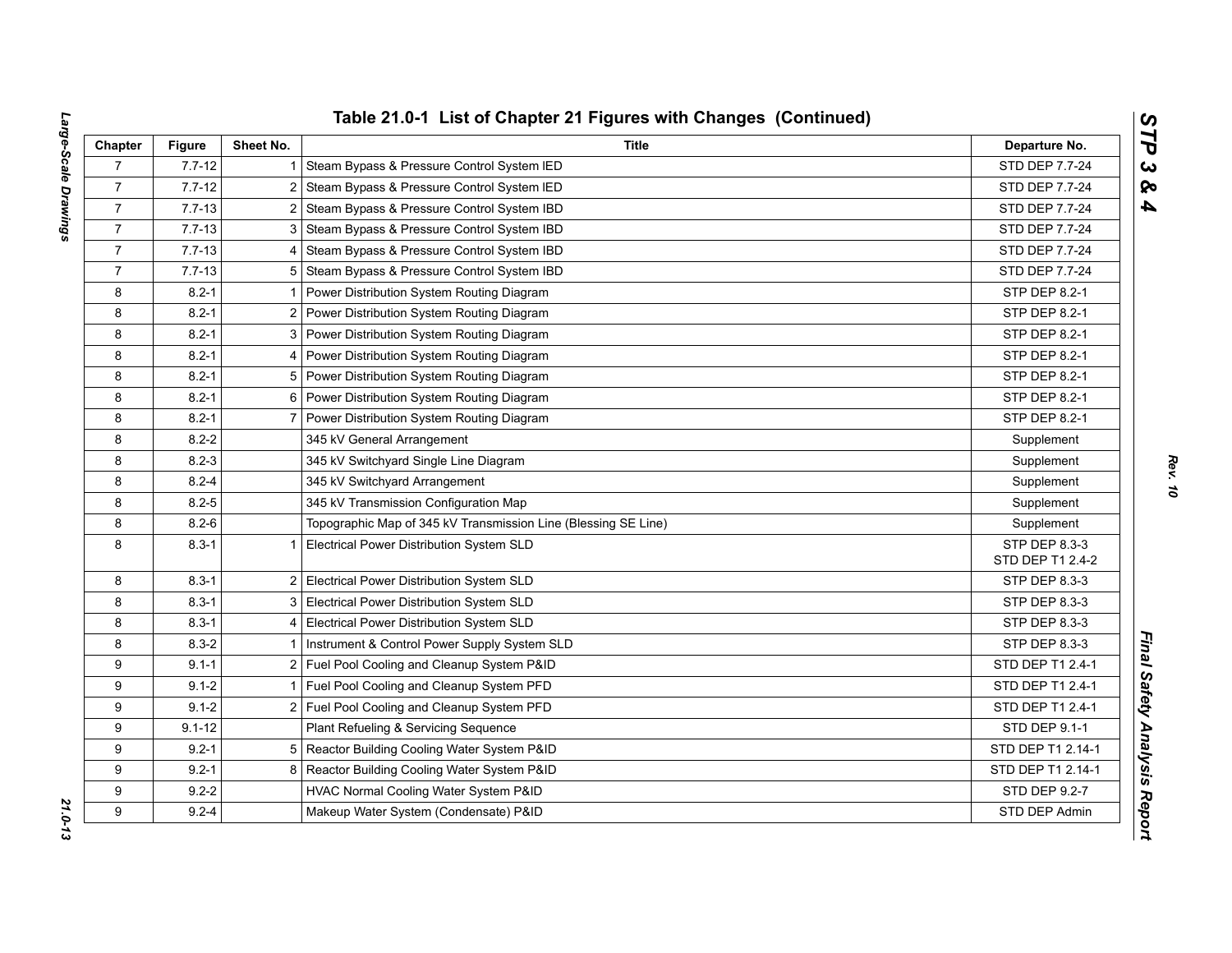| Chapter | <b>Figure</b> | Sheet No.      | <b>Title</b>                                          | Departure No.                         |
|---------|---------------|----------------|-------------------------------------------------------|---------------------------------------|
| 9       | $9.2 - 5$     |                | 2   Makeup Water System (Purified) P&ID               | STD DEP T1 2.14-1                     |
| 9       | $9.2 - 7$     |                | Reactor Service Water System P&ID                     | STP DEP 9.2-5<br>STP DEP 19R-1        |
| 9       | $9.2 - 7$     |                | 2 Reactor Service Water System P&ID                   | STP DEP 9.2-5<br>STP DEP 19R-1        |
| 9       | $9.2 - 7$     |                | 3 Reactor Service Water System P&ID                   | STP DEP 9.2-5<br>STP DEP 19R-1        |
| 9       | $9.2 - 9$     |                | Potable and Sanitary Water System P&ID (sheet 2 of 2) | Supplement                            |
| 9       | $9.3 - 11$    |                | Radioactive Drain Transfer System P&ID                | Supplement                            |
| 9       | $9.3 - 11$    |                | 2 Radioactive Drain Transfer System P&ID              | Supplement                            |
| 9       | $9.3 - 11$    |                | 3   Radioactive Drain Transfer System P&ID            | Supplement                            |
| 9       | $9.3 - 11$    |                | 4   Radioactive Drain Transfer System P&ID            | Supplement                            |
| 9       | $9.3 - 11$    |                | 5 Radioactive Drain Transfer System P&ID              | Supplement                            |
| 9       | $9.3 - 11$    | 6              | Radioactive Drain Transfer System P&ID                | Supplement                            |
| 9       | $9.3 - 11$    | $\overline{7}$ | Radioactive Drain Transfer System P&ID                | Supplement                            |
| 9       | $9.3 - 11$    |                | 8 Radioactive Drain Transfer System P&ID              | Supplement                            |
| 9       | $9.3 - 11$    |                | 9   Radioactive Drain Transfer System P&ID            | Supplement                            |
| 9       | $9.3 - 11$    |                | 10   Radioactive Drain Transfer System P&ID           | Supplement                            |
| 9       | $9.3 - 11$    |                | 11   Radioactive Drain Transfer System P&ID           | Supplement                            |
| 9       | $9.3 - 11$    |                | 12 Not Used                                           |                                       |
| 9       | $9.3 - 11$    |                | 13 Not Used                                           |                                       |
| 9       | $9.3 - 11$    |                | 14   Radioactive Drain Transfer System P&ID           | Supplement                            |
| 9       | $9.3 - 11$    |                | 15   Radioactive Drain Transfer System P&ID           | Supplement                            |
| 9       | $9.3 - 11$    |                | 16   Radioactive Drain Transfer System P&ID           | Supplement                            |
| 9       | $9.3 - 11$    |                | 17   Radioactive Drain Transfer System P&ID           | Supplement                            |
| 9       | $9.3 - 11$    |                | 18   Radioactive Drain Transfer System P&ID           | Supplement                            |
| 9       | $9.3 - 11$    |                | 19   Radioactive Drain Transfer System P&ID           | Supplement                            |
| 9       | $9.3 - 11$    | 20             | Radioactive Drain Transfer System P&ID                | Supplement                            |
| 9       | $9.3 - 11$    | 21             | Radioactive Drain Transfer System P&ID                | Supplement                            |
| 9       | $9.3 - 11$    | 22             | Radioactive Drain Transfer System P&ID                | Supplement                            |
| 9       | $9.4 - 1$     |                | Control Building HVAC Flow Diagram                    | STP DEP 9.4-1<br><b>STD DEP 9.4-2</b> |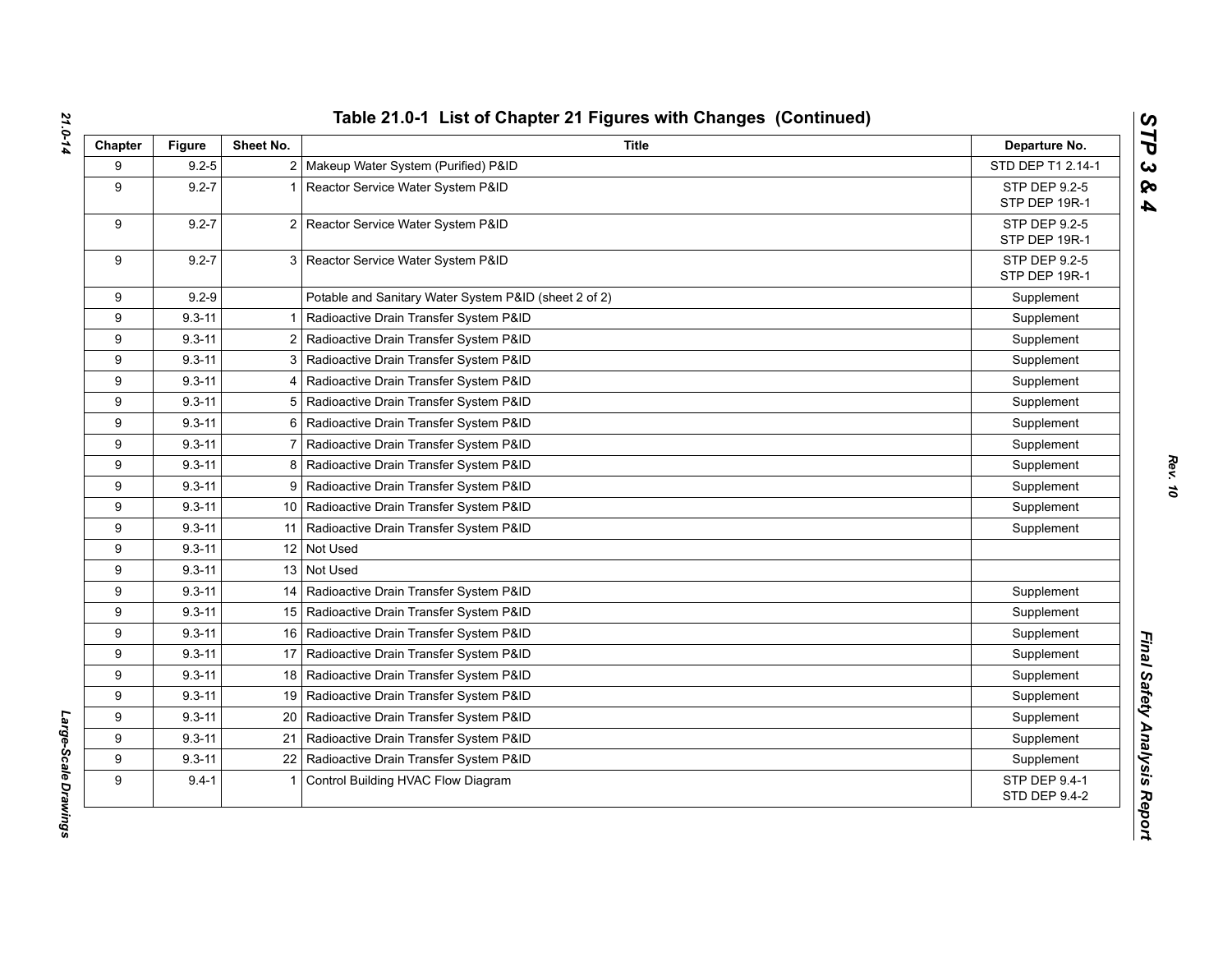| Chapter | <b>Figure</b> | Sheet No. | <b>Title</b>                                                                  | Departure No.                                       |
|---------|---------------|-----------|-------------------------------------------------------------------------------|-----------------------------------------------------|
| 9       | $9.4 - 1$     |           | 2 Control Building HVAC Flow Diagram                                          | STP DEP 9.4-1<br>STD DEP 9.4-2                      |
| 9       | $9.4 - 1$     |           | 3 Control Building HVAC Flow Diagram                                          | STD DEP 9.4-2                                       |
| 9       | $9.4 - 1$     |           | 4 Control Building HVAC Flow Diagram                                          | STD DEP 9.4-2                                       |
| 9       | $9.4 - 1$     |           | 5 Control Building HVAC Flow Diagram                                          | <b>STD DEP 9.4-2</b>                                |
| 9       | $9.4 - 2a$    |           | Turbine Building Ventilation System Air Flow Diagram                          | STD DEP 9.4-4                                       |
| 9       | $9.4 - 2b$    |           | 1 Turbine Building Ventilation System Air Flow Diagram                        | STD DEP 9.4-4                                       |
| 9       | $9.4-2b$      |           | 2 Turbine Building Ventilation System Control Diagram                         | <b>STD DEP 9.4-4</b>                                |
| 9       | $9.4-2c$      |           | Turbine Building Ventilation System Air Flow Diagram                          | Supplement                                          |
| 9       | $9.4 - 3$     |           | 1 Secondary Containment HVAC                                                  | STD DEP T1 2.14-1<br>STD DEP 9.4-7<br>STD DEP 9.4-8 |
| 9       | $9.4 - 3$     |           | 2 Secondary Containment HVAC System                                           | STD DEP T1 2.14-1                                   |
| 9       | $9.4 - 4$     |           | 1 R/B Safety Related Electrical Equipment HVAC System                         | <b>STD DEP 9.4-5</b>                                |
| 9       | $9.4 - 4$     |           | 2 R/B Safety Related Electrical Equipment HVAC System                         | STD DEP 9.4-5                                       |
| 9       | $9.4 - 4$     |           | 3 R/B Safety Related Electrical Equipment HVAC System                         | STD DEP 9.4-5                                       |
| 9       | $9.4 - 10$    |           | 1 Radwaste Building HVAC P&ID                                                 | STD DEP 9.4-5                                       |
| 9       | $9.4 - 10$    |           | 2 Radwaste Building HVAC P&ID                                                 | STD DEP 9.4-5                                       |
| 9       | $9.4 - 10$    |           | 3   Radwaste Building HVAC P&ID                                               | STD DEP 9.4-5                                       |
| 9       | $9.4 - 11$    |           | Service Building HVAC P&ID                                                    | Supplement<br>STP DEP 9.4-3                         |
| 9       | $9.4 - 11$    |           | 2 Service Building HVAC P&ID                                                  | Supplement<br>STP DEP 9.4-3                         |
| 9       | $9.5 - 6$     |           | Standby Diesel Generator Fuel Oil and Combustion Air Intake & Exhaust Systems | <b>STP DEP 9.5-6</b>                                |
| 9       | 9A.4-4        |           | Reactor Building Fire Protection at Elevation 12300 mm                        | STD DEP T1 2.14-1                                   |
| 9       | 9A.4-9        |           | Reactpr Building Fire Protection at Section A-A                               | STD DEP T1 2.14-1                                   |
| 9       | 9A.4-17       |           | Turbine Building Fire Protection at Elevation 2300 mm                         | STP DEP 1.2-2                                       |
| 9       | 9A.4-18       |           | Turbine Building Fire Protection at Elevation 6300 mm                         | STP DEP 1.2-2                                       |
| 9       | 9A.4-19       |           | Turbine Building Fire Protection at Elevation 12300 mm                        | <b>STP DEP 1.2-2</b>                                |
| 9       | 9A.4-20       |           | Turbine Building Fire Protection at Elevation 19700 mm                        | STP DEP 1.2-2                                       |
| 9       | 9A.4-21       |           | Turbine Building Fire Protection at Elevation 27800 mm                        | STP DEP 1.2-2                                       |
| 9       | 9A.4-28       |           | Radwaste Building Fire Protection, RWB Sections                               | STP DEP 3.8-1                                       |
| 9       | 9A.4-29       |           | Radwaste Building Fire Protection at Elevation -1700 mm                       | STP DEP 3.8-1                                       |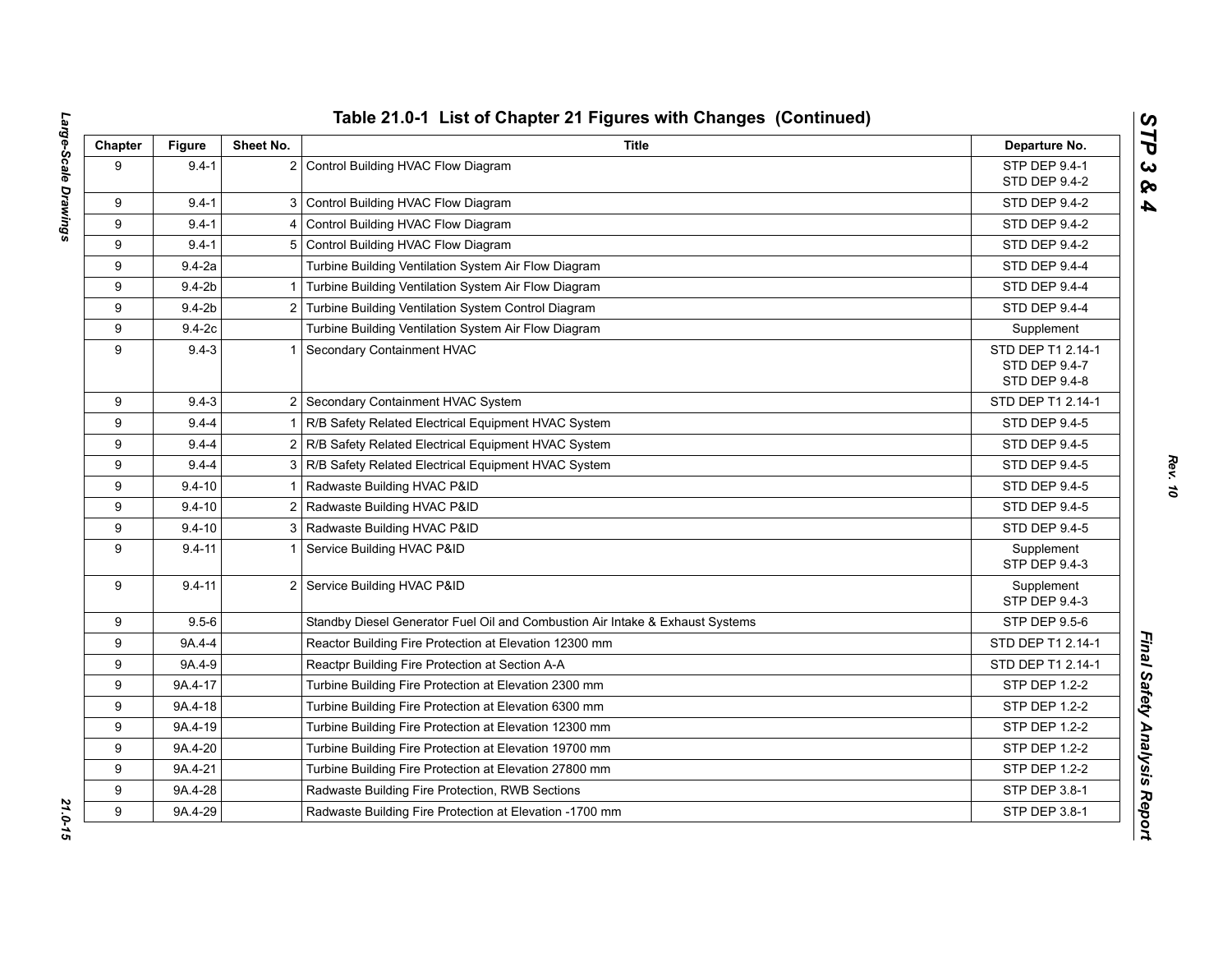| Chapter | <b>Figure</b> | Sheet No.       | Title                                                   | Departure No.  |
|---------|---------------|-----------------|---------------------------------------------------------|----------------|
| 9       | 9A.4-30       |                 | Radwaste Building Fire Protection at Elevation 5300 mm  | STP DEP 3.8-1  |
| 9       | 9A.4-31       |                 | Radwaste Building Fire Protection at Elevation 12300 mm | STP DEP 3.8-1  |
| 9       | 9A.4-32       |                 | Radwaste Building Fire Protection at Elevation 18300 mm | STP DEP 3.8-1  |
| 9       | 9A.4-33       |                 | Turbine Building Fire Protection at Elevation 38300 mm  | STP DEP 1.2-2  |
| 9       | 9A.4-34       |                 | Turbine Building Fire Protection at Elevation 47200 mm  | STP DEP 1.2-2  |
| 10      | $10.1 - 2$    |                 | Reference Heat Balance for Guaranteed Reactor Rating    | STP DEP 10.1-3 |
| 10      | $10.1 - 3$    |                 | Reference Heat Balance for Valves-Wide-Open (VWO)       | STP DEP 10.1-4 |
| 11      | $11.2 - 1$    |                 | Radwaste System PFD                                     | STD DEP 11.2-1 |
| 11      | $11.2 - 1$    | 2               | Radwaste System PFD                                     | STD DEP 11.2-1 |
| 11      | $11.2 - 2$    |                 | Radwaste System P&ID                                    | STD DEP 11.2-1 |
| 11      | $11.2 - 2$    | 2               | Radwaste System P&ID                                    | STD DEP 11.2-1 |
| 11      | $11.2 - 2$    | 3               | Radwaste System P&ID                                    | STD DEP 11.2-1 |
| 11      | $11.2 - 2$    | 4               | Radwaste System P&ID                                    | STD DEP 11.2-1 |
| 11      | $11.2 - 2$    |                 | 4a   Radwaste System P&ID                               | STD DEP 11.2-1 |
| 11      | $11.2 - 2$    | 5               | Radwaste System P&ID                                    | STD DEP 11.2-1 |
| 11      | $11.2 - 2$    | 6               | Radwaste System P&ID                                    | STD DEP 11.2-1 |
| 11      | $11.2 - 2$    | $\overline{7}$  | Radwaste System P&ID                                    | STD DEP 11.2-1 |
| 11      | $11.2 - 2$    | 9а              | Radwaste System P&ID                                    | STD DEP 11.2-1 |
| 11      | $11.2 - 2$    | 10a             | Radwaste System P&ID                                    | STD DEP 11.2-1 |
| 11      | $11.2 - 2$    | 11a             | Radwaste System P&ID                                    | STD DEP 11.2-1 |
| 11      | $11.2 - 2$    | 11 <sub>b</sub> | Radwaste System P&ID                                    | STD DEP 11.2-1 |
| 11      | $11.2 - 2$    | 12              | Radwaste System P&ID                                    | STD DEP 11.2-1 |
| 11      | $11.2 - 2$    |                 | 13 Radwaste System P&ID                                 | STD DEP 11.2-1 |
| 11      | $11.2 - 2$    | 14              | Radwaste System P&ID                                    | STD DEP 11.2-1 |
| 11      | $11.2 - 2$    | 14a             | Radwaste System P&ID                                    | STD DEP 11.2-1 |
| 11      | $11.2 - 2$    |                 | 15 Radwaste System P&ID                                 | STD DEP 11.2-1 |
| 11      | $11.2 - 2$    | 15a             | Radwaste System P&ID                                    | STD DEP 11.2-1 |
| 11      | $11.2 - 2$    |                 | 16 Radwaste System P&ID                                 | STD DEP 11.2-1 |
| 11      | $11.2 - 2$    | 17              | Radwaste System P&ID                                    | STD DEP Admin  |
| 11      | $11.3 - 1$    |                 | Off Gas System PFD                                      | STD DEP 11.3-1 |
| 11      | $11.3 - 2$    |                 | Off Gas System P&ID                                     | STD DEP 11.3-1 |
| 11      | $11.3 - 2$    | $\overline{2}$  | Off Gas System P&ID                                     | STD DEP 11.3-1 |

Large-Scale Drawings *Large-Scale Drawings*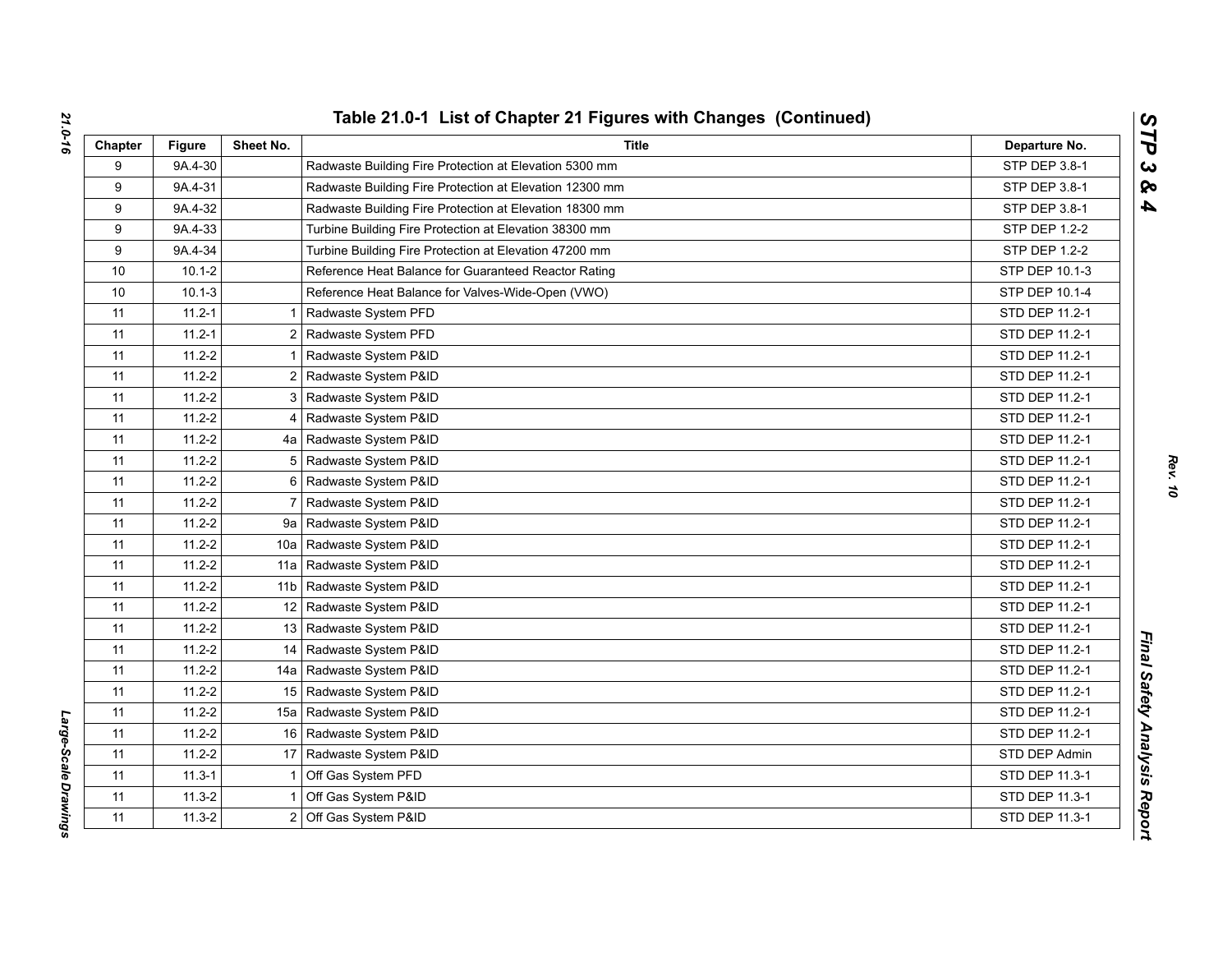| ì<br>l | ļ<br>ĺ<br>$\overline{1}$<br>J<br>ׇ֚֘֡<br>:<br>i<br>֧֧֧֧֧֧֧֧֧֧֧֧֧֧֧֛֧֧֧֧֧֛֚֚֚֚֚֚֚֚֚֚֚֚֚֚֚֝֝֓֜֓֜֓֓֜֜֜֓֜֜֓֜֓֜֓֓֓֜֓ |
|--------|-----------------------------------------------------------------------------------------------------------------|
|        |                                                                                                                 |
|        |                                                                                                                 |
|        |                                                                                                                 |
|        |                                                                                                                 |
|        |                                                                                                                 |
|        |                                                                                                                 |
|        |                                                                                                                 |
|        |                                                                                                                 |
|        | <b>E</b><br>l<br>١<br>$\overline{a}$<br>י                                                                       |

| Chapter           | <b>Figure</b> | Sheet No.                                                   | Title                                                                                                   | Departure No.        |
|-------------------|---------------|-------------------------------------------------------------|---------------------------------------------------------------------------------------------------------|----------------------|
| 11                | $11.3 - 2$    |                                                             | 3 Off Gas System P&ID                                                                                   | STD DEP 11.3-1       |
| 12                | $12.3 - 1$    |                                                             | Reactor Building Radiation Zone Map for Full Power & Shutdown Operation at Elevation -8200 mm (B3F)     | STD DEP Admin        |
| 12                | $12.3 - 3$    |                                                             | Reactor Building Radiation Zone Map for Full Power & Shutdown Operation at Elevation 4800/8500 mm (B1F) | STD DEP Admin        |
| 12                | $12.3 - 5$    |                                                             | Reactor Building Radiation Zone Map for Full Power & Shutdown Operations at Elevation 12300 mm          | STD DEP T1 2.14-1    |
| 12                | $12.3 - 6$    |                                                             | Reactor Building Radiation Zone Map for Full Power & Shutdown Operation at Elevation 18100 mm (2F)      | STD DEP 3.8-1        |
| 12                | $12.3 - 10$   |                                                             | Reactor Building Radiation Zone Map for Full Power & Shutdown Operation Section A-A                     | STD DEP T1 2.14-1    |
| 12                | $12.3 - 16$   |                                                             | Reactor Building Radiation Zone Map Post LOCA at Elevation 12300 mm                                     | STD DEP T1 2.14-1    |
| 12                | $12.3 - 21$   |                                                             | Reactor Building Radiation Zone Map Post LOCA Section A-A                                               | STD DEP T1 2.14-1    |
| 12                | 12.3-37       |                                                             | Radwaste Building, Radiation Zone Map, Normal Operation at Elevation 1700 mm                            | STD DEP 3.8-1        |
| 12                | 12.3-38       |                                                             | Radwaste Building, Radiation Zone Map, Normal Operation at Elevation 5300 mm                            | STD DEP 3.8-1        |
| 12                | 12.3-39       |                                                             | Radwaste Building, Radiation Zone Map, Normal Operation at Elevation 12300 mm                           | STD DEP 3.8-1        |
| 12                | 12.3-40       |                                                             | Radwaste Building, Radiation Zone Map, Normal Operation at Elevation 18300 mm                           | STD DEP 3.8-1        |
| 12                | 12.3-41       |                                                             | Radwaste Building, Radiation Zone Map, Normal Operation, Section A-A                                    | STP DEP 1.2-2        |
| $12 \overline{ }$ | 12.3-49       |                                                             | Turbine Building, Radiation Zone Map, at Elevation 2300 mm                                              | <b>STP DEP 1.2-2</b> |
| 12                | 12.3-50       |                                                             | Turbine Building, Radiation Zone Map, at Elevation 6300 mm                                              | <b>STP DEP 1.2-2</b> |
| 12                | 12.3-51       |                                                             | Turbine Building, Radiation Zone Map, at Elevation 12300 mm                                             | STP DEP 1.2-2        |
| 12                | 12.3-52       |                                                             | Turbine Building, Radiation Zone Map, at Elevation 19700 mm                                             | STP DEP 1.2-2        |
| 12                | 12.3-53       | Turbine Building, Radiation Zone Map, at Elevation 27800 mm |                                                                                                         | STD DEP 12.3-4       |
| 12                | 12.3-55       |                                                             | Turbine Building, Radiation Zone Map, Post LOCA, Longitudinal Section B-B                               | STP DEP 1.2-2        |
| 12                | 12.3-56       |                                                             | Reactor Building, Area Radiation Monitors at Elevation -8200 mm                                         | STD DEP 12.3-4       |
| 12                | 12.3-57       |                                                             | Reactor Building, Area Radiation Monitors at Elevation -1700 mm                                         | STD DEP 12.3-4       |
| 12                | 12.3-58       |                                                             | Reactor Building, Area Radiation Monitors at Elevation 4800 mm                                          | STD DEP 12.3-4       |
| $12 \overline{ }$ | 12.3-60       |                                                             | Reactor Building, Area Radiation Monitors at Elevation 23500 mm                                         | STD DEP 12.3-4       |
| 12                | 12.3-62       |                                                             | Reactor Building, Area Radiation Monitors at Elevation 31700 mm                                         | STD DEP 3.8-1        |
| 12                | 12.3-66       |                                                             | Radwaste Building, Area Radiation Monitors at Elevation 5300 mm                                         | STD DEP 3.8-1        |
| 12                | 12.3-67       |                                                             | Radwaste Building, Area Radiation Monitors at Elevation 12300 mm                                        | STD DEP 11.2-1       |
| 12                | 12.3-68       |                                                             | Turbine Building, B1F Floor Level, Area Radiation Monitors, Elevation 2300 mm                           | STP DEP 1.2-2        |
| 12                | 12.3-69       |                                                             | Turbine Building, MB1F Floor Level, Area Radiation Monitors, Elevation 6300 mm                          | STP DEP 1.2-2        |
| 12                | 12.3-70       |                                                             | Turbine Building, 1F Floor Level, Area Radiation Monitors, Elevation 12300 mm                           | <b>STP DEP 1.2-2</b> |
| 12                | $12.3 - 71$   |                                                             | Turbine Building, 2F Floor Level, Area Radiation Monitors, Elevation 19700 mm                           | <b>STP DEP 1.2-2</b> |
| 12                | 12.3-72       |                                                             | Turbine Building, 3F Floor Level, Area Radiation Monitors, Elevation 27800 mm                           | STP DEP 1.2-2        |
| 12                | 12.3-73       |                                                             | Turbine Building, Area Radiation Monitors, Longitudinal Section B-B                                     | <b>STP DEP 1.2-2</b> |

*Rev. 10*

*STP 3 & 4*